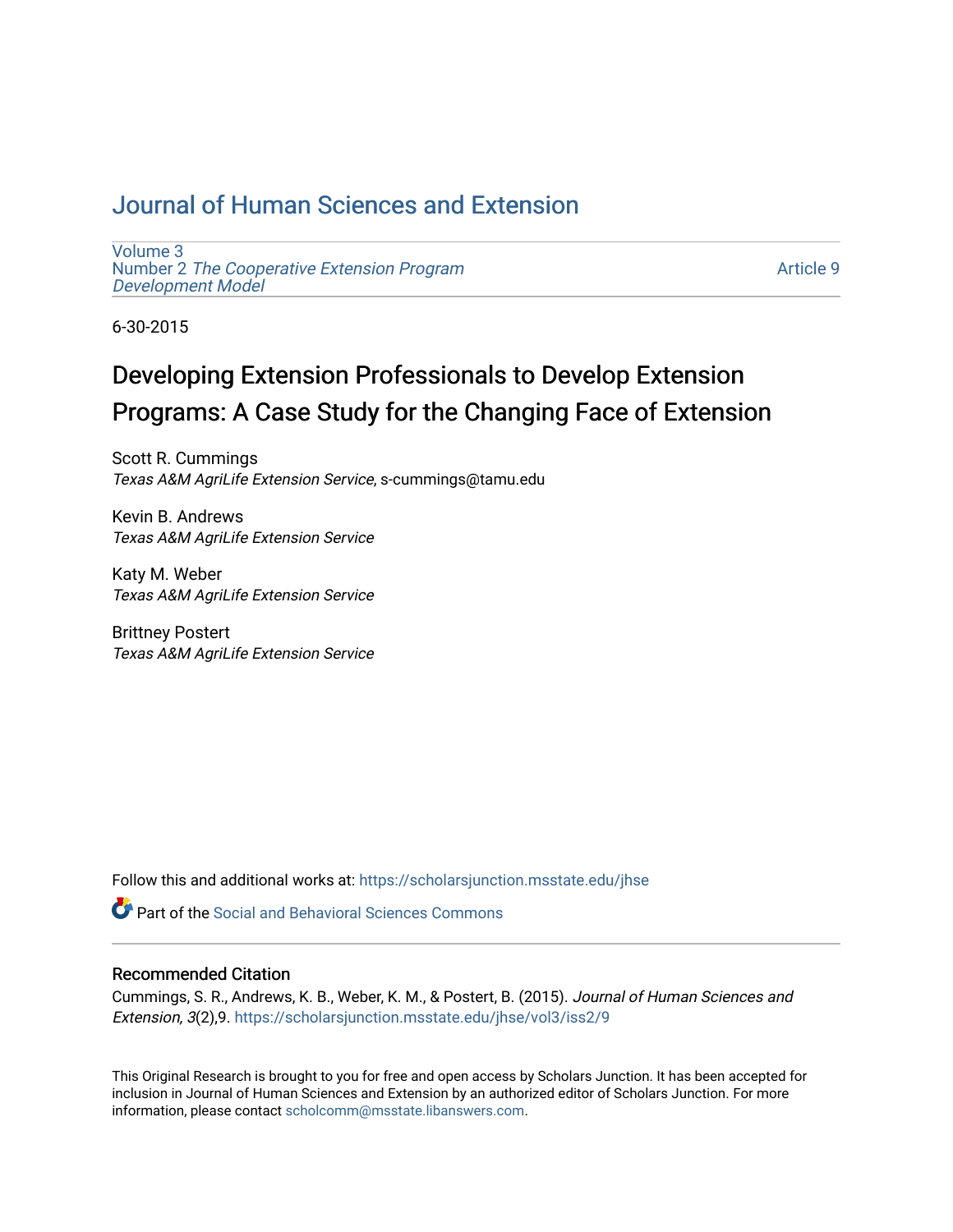## **Developing Extension Professionals to Develop Extension Programs: A Case Study for the Changing Face of Extension**

**Scott R. Cummings Kevin B. Andrews Katy M. Weber Brittney Postert**  *Texas A&M AgriLife Extension Service* 

*Development of Cooperative Extension programs depends upon the skills and abilities of competent Extension professionals. The most effective manner of building program development competencies in these Extension professionals is through professional development. A wide variety of competencies are necessary for Extension professionals to develop programs, including strong interpersonal skills. Differences exist between the professional development efforts of Extension institutions and are highlighted herein. Major challenges to delivery of professional development include time and budget, but these can be overcome through planning and innovation and use of online or hybrid methods. Professional development for program development is essential to furthering Extension's mission, especially during times of rapid change.* 

*Keywords:* Cooperative Extension, Extension, learning, onboarding, professional development, program development, training

## **The Importance of Professional Development for Program Development**

Delivering high quality, locally relevant, and research-based educational programs is the central mission of Cooperative Extension (Extension). The basis of this mission is the ability of both agents and specialists to plan, implement, and evaluate a local program (Cooper & Graham, 2001; Radhakrishna, 2001). The Program Development Model is the centerpiece for the development and delivery of educational programs within Extension (Seevers & Graham, 2012).

Competent Extension professionals are critical for the future of the organization and its Program Development Model. Organizations are only as strong as their human capital. Extension can be transformed into a more successful 21st Century organization by improving the quality and skills of the professionals who develop educational programs (Extension Committee on Organization and Policy, 2007; Garst, Hunnings, Jamison, Hairston, & Meadows, 2007; Seevers & Graham, 2012). The preparation of Extension professionals to accomplish their roles through professional development is essential to the development of quality Extension programs (Garst, Baughman, &

Direct correspondence to Scott Cummings at s-cummings@tamu.edu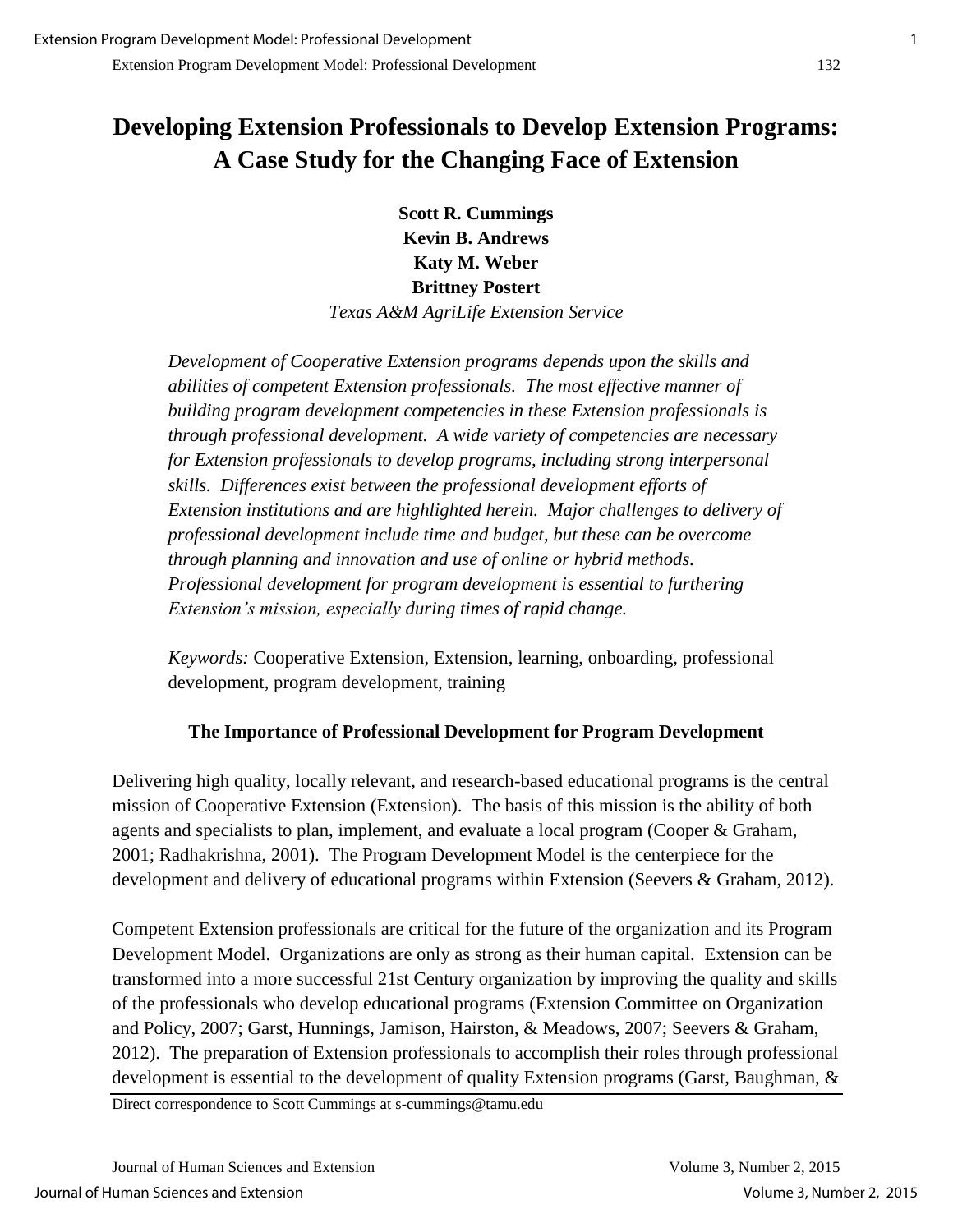Franz, 2014). However, the design of professional development for educators is rarely straightforward, rarely measured for effectiveness, and the impact is rarely demonstrated (Rienties, Brouwer, & Lygo-Baker, 2013).

*Professional development*, the advancement of skills or expertise to succeed in a particular profession through continued education, provides the opportunity for employees to strengthen their practice throughout their careers (Mizell, 2010). Professional development improves staff retention, reduces stress, assists in leadership succession, allows for better use of resources, improves program quality, increases job satisfaction, reduces hiring and orientation costs, and allows for more successful organizational change (Garst et al., 2014). As a knowledge organization, Extension must continually develop the intellectual capital of its workforce to remain relevant in an ever-changing context (Conklin, Hook, Kelbaugh, & Nieto, 2002; Van Buren, 2001).

Extension professionals must be able to successfully execute the Program Development Model in their work, which requires an increasing number of competencies (Brodeur, Higgins, Galindo-Gonzalez, Craig, & Haile, 2011; Conklin et al., 2002). Professional development may be the most accessible way for Extension professionals to develop competencies for the execution of the Program Development Model (Garst et al., 2014).

## **Professional Development in the Extension Context**

Most Extension institutions provide professional development opportunities for new employees, as well as continued education for experienced employees. These opportunities focus on subjectmatter expertise (e.g., livestock, crops, health, families, youth development) or core skills (e.g., time management, conflict resolution, use of technology). An important component of professional development for all Extension professionals is the strengthening of competencies in areas related to program development.

Several terms are used interchangeably with professional development, including training, workplace learning, and employee development (Garst et al., 2014). Stone and Bieber (1997) define *competencies* as "the application of knowledge, technical skills, and personal characteristics leading to outstanding performance" (para. 2). Competencies are the building blocks for performing advanced and complex functions, such as program development.

## **Career Continuum of Professional Development**

Although professional development is important throughout one's career, professional development related to the Program Development Model is especially critical during the first 6 to 36 months on the job (Baker & Hadley, 2014; Brodeur et al., 2011; Kutilek, Gunderson, &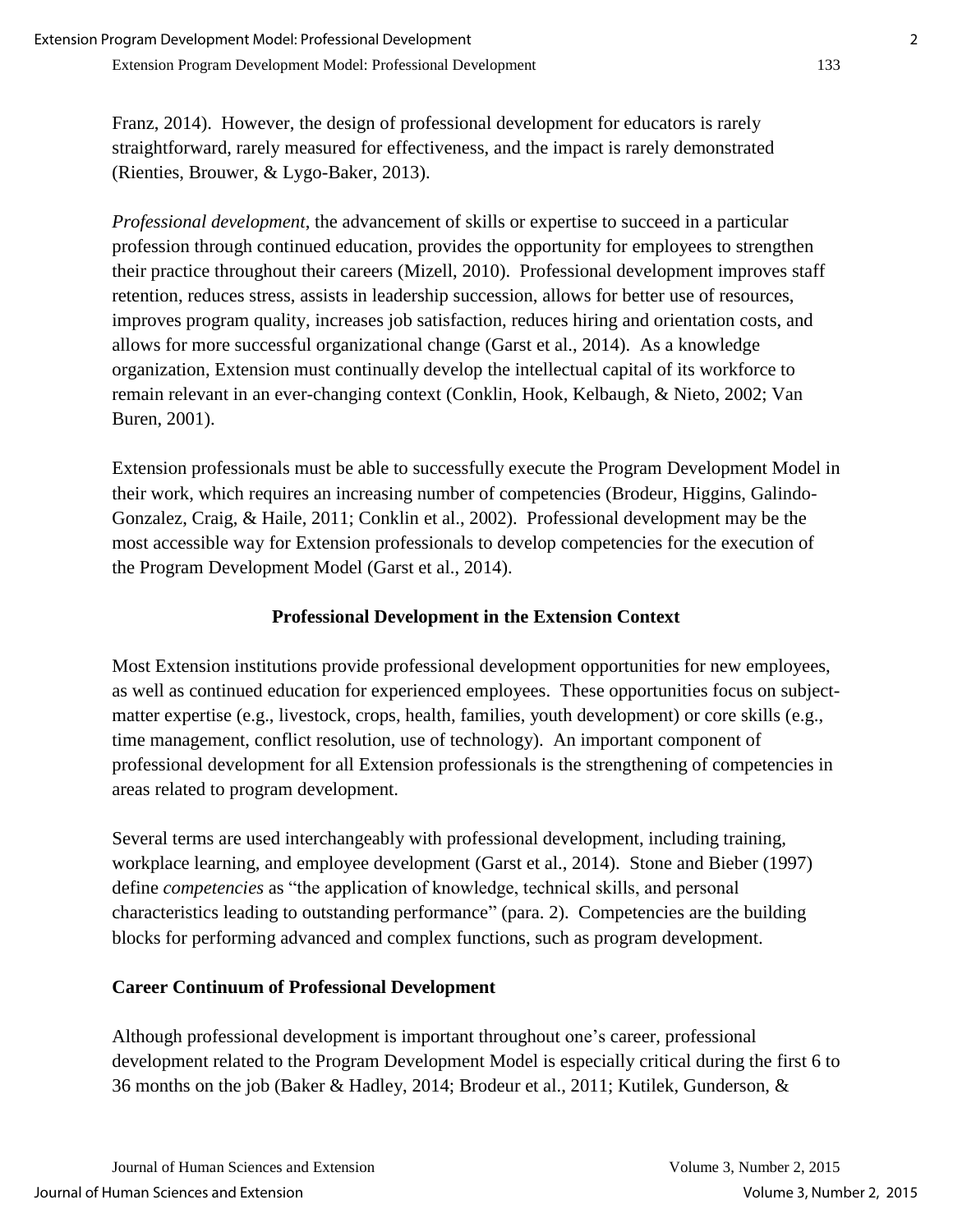Conklin, 2002). Extension professionals arrive on the job with a set of experiences, skills, and knowledge, and competencies are developed throughout the career stages (Benge, Harder, & Carter, 2011). Competency levels of Extension professionals are correlated with years of experience, suggesting that professional development occurs continually, although perhaps not consistently, throughout the career (Lakai, Jayaratne, Moore, & Kistler, 2012).

| <b>Career Stage</b> | <b>Motivators</b>                                      | <b>Organizational Strategies</b>     |
|---------------------|--------------------------------------------------------|--------------------------------------|
| Pre-Entry           | Pre-Entry competencies needed: Self-management,        | Pre-service examination of           |
|                     | program development process, communication             | competencies before entering the     |
|                     | skills, interpersonal skills, technical/subject matter | Extension organization; and          |
|                     | expertise, and teaching skills.                        | Pre-service training before starting |
|                     |                                                        | the job.                             |
| Entry               | Understanding the organization, structure, and         | Peer mentoring program;              |
|                     | culture:                                               | Professional support teams;          |
|                     | Obtaining essential skills to perform job;             | Leadership coaching; and             |
|                     | Establishing linkages with internal partners;          | Orientation/job training.            |
|                     | Exercising creativity and initiative; and              |                                      |
|                     | Moving from dependence to independence.                |                                      |
| Colleague           | Developing area of expertise;                          | In-service education;                |
|                     | Funding for professional development;                  | Specialization funds;                |
|                     | Becoming an independent contributor in problem         | Professional association             |
|                     | resolution;                                            | involvement;                         |
|                     | Gaining membership and identity in professional        | Formal educational training; and     |
|                     | community;                                             | Service on committees or special     |
|                     | Expanding creativity and innovation; and               | assignments.                         |
|                     | Moving from independence to interdependence.           |                                      |
| Counselor           | Acquiring a broad-based expertise;                     | Life and career renewal retreats;    |
| and                 | Attaining leadership positions;                        | Mentoring and trainer agent roles;   |
| Advisor             | Engaging in organizational problem solving;            | Assessment center for leadership;    |
|                     | Counseling/coaching other professionals;               | and                                  |
|                     | Facilitating self-renewal; and                         | Organizational sounding boards.      |
|                     | Achieving a position of influence and stimulating      |                                      |
|                     | thought in others.                                     |                                      |

*Table 1. Benge, Harder, & Carter's (2011) Professional Development Model*

**Pre-entry and entry.** Benge et al. (2011) listed program development as one of the most important pre-entry skills identified by Florida Extension agents (Table 1). Many new employees in Extension lack sufficient background in program development. Therefore, competencies in this area must be developed during the first few years post-hire through professional development (Brodeur et al., 2011; Gibson & Brown, 2002). Kutilek et al. (2002) stated, "Extension wants new employees to develop skills quickly to a level at which they can perform their work efficiently and effectively" (para. 6).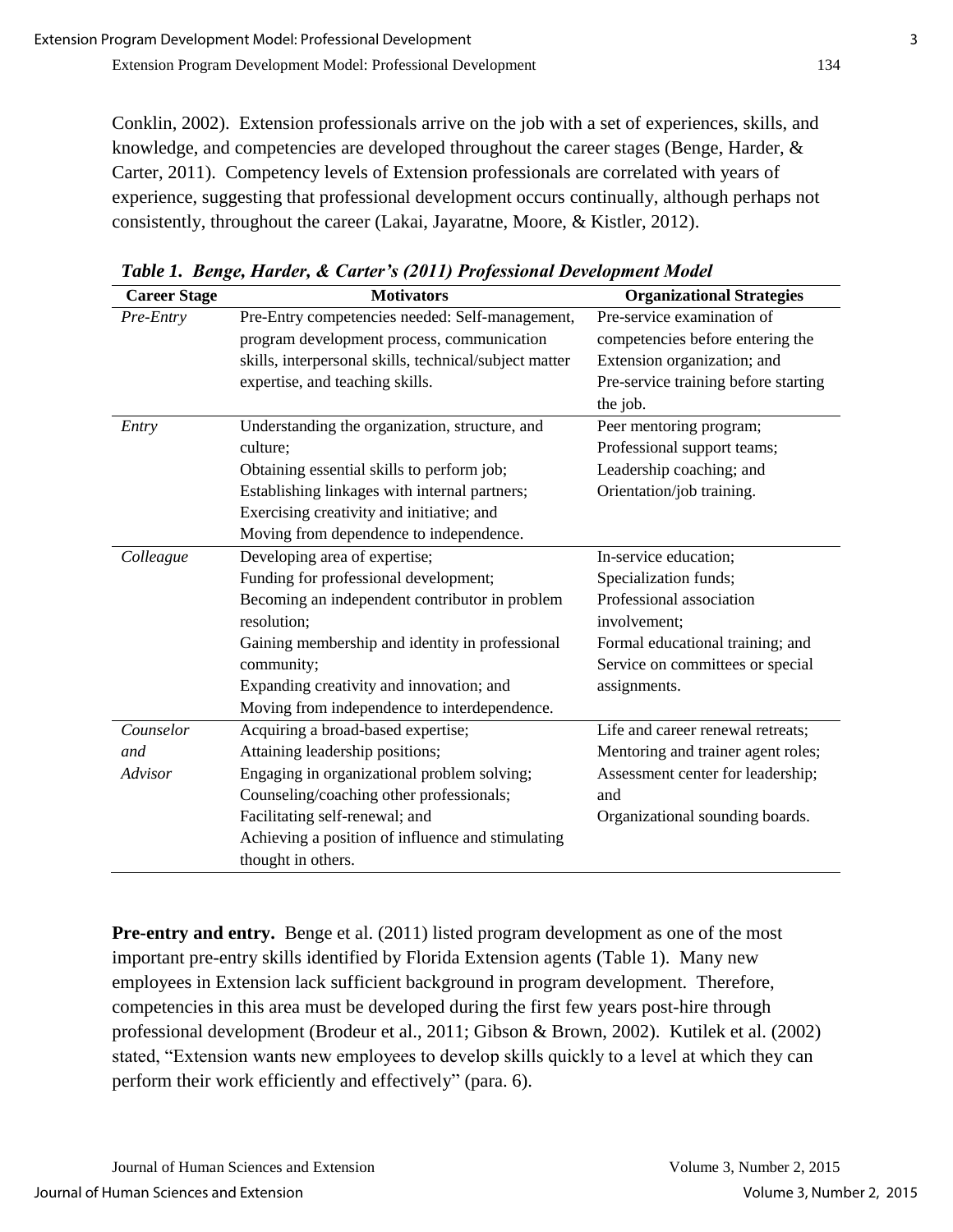Onboarding of new employees generally spans two to three years during the entry stage, and may last up to five years if the process extends into the early career of an employee. Early stage professionals need to develop competencies in professional development in order to increase the likelihood of delivering successful educational programs.

The early stage is a formative time to learn or establish best practices in program development and in competencies such as interpersonal skills, collaboration, and communication (Kutilek et al., 2002). Without a solid foundation in the beginning of their career, Extension professionals may develop less-than-effective habits or may not be able to move on to more advanced stages.

**Colleague stage and beyond.** In the colleague stage, professional development provides the opportunity to increase efficiency and effectiveness in program development, as well as expand creativity and innovation (Rennekamp & Nall, 1994). Keeping current on technology, demographic shifts, the needs of stakeholders, and global issues for all employees can increase the effectiveness of educational efforts, thus helping the communities they serve. Those in the counselor and advisor stages are in coaching, mentoring, and sponsoring roles (Rennekamp & Nall, 1994), and therefore must keep current in program development to be effective in developing entry stage professionals.

## **Major Challenges and Barriers**

External and internal factors influence Extension's ability to carry out program development. Ladewig and Rohs (2000) found that the changes in society's social, economic, and environmental conditions, including globalization and technology, have created numerous challenges for Extension:

- Accelerated rate of technical change;
- Accessibility of knowledge to whomever has the technology to access it;
- Becoming fast and flexible to meet changing customer needs;
- Becoming more customer driven;
- Changing demographics of the people to be served;
- Continuing to improve to satisfy customer expectations;
- Ensuring cost-effective approaches to make the most of limited budgets;
- Increased competition for public funding; and
- Shifting sources of support for teaching, research, and Extension.

As society experiences major shifts in funding, expectations of stakeholders, technology, and the rate of change, barriers and challenges occur for the Extension professional.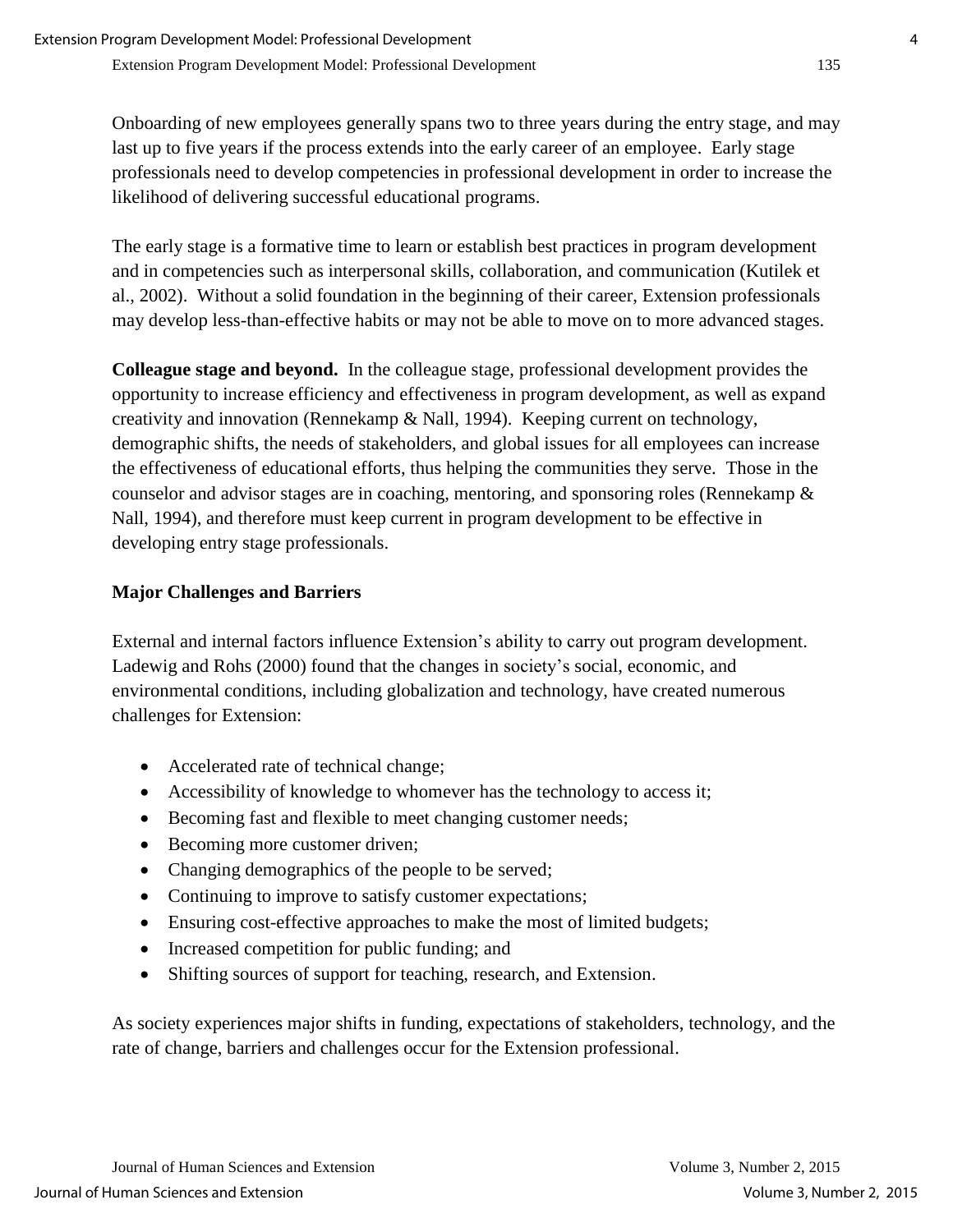**Time.** One of the greatest limitations to acquiring or strengthening core competencies is time, especially time out of the office (Baker & Hadley, 2014; Lakai et al., 2012). Mincemoyer and Kelsey (1999) found that many of the major factors preventing educators from attending professional development revolved around time: difficulty taking time away from the office or conflict with previously scheduled events. Conklin et al. (2002) confirmed these findings and listed four barriers to professional development:

- Difficulty taking time away from the job;
- Distance to training sites too far, requiring too much travel time;
- In-services viewed as irrelevant to the job; and
- Scheduling conflicts.

**Budget.** Budget constraints can also limit professional development opportunities. During periods of reduced resources, professional development is often discontinued. Budget reductions can negatively impact how Extension professionals perform their jobs (Baker & Villalobos, 1997). Budget crises may be the best time to increase – or at least hold steady – professional development opportunities to retain quality educators and increase effectiveness and efficiency in delivering programs (Safrit  $&$  Owen, 2010). Funding limitations, however, may mandate the use of new delivery methods for professional development (Conklin et al., 2002).

## **Professional Development Delivery: Methods and Strategies**

An Extension professional's needs for development can differ according to his or her career stage, and these needs can be mapped according to strategies and motivations that are important at each of the career stages (Table 2). Extension institutions provide several methods of professional development. A multimodule approach, utilizing different methods, has been proven successful by several institutions (Baker & Hadley, 2014; Garst et al., 2007). These methods take many forms, including formal and informal, as well as face-to-face and online approaches (Bowie & Bronte-Tinkew, 2006).

**Formal.** Formal professional development opportunities include but are not limited to certification programs or coursework for credit, guided individual skill development opportunities, mentor programs, one-on-one coaching, shadowing experiences, and training approaches such as workshops or simulations.

**Informal.** Informal professional development opportunities include a multitude of unstructured leaning opportunities, such as casual conversations within or outside the workplace, informal mentoring or coaching, observation of coworkers, self-directed learning opportunities, and support teams.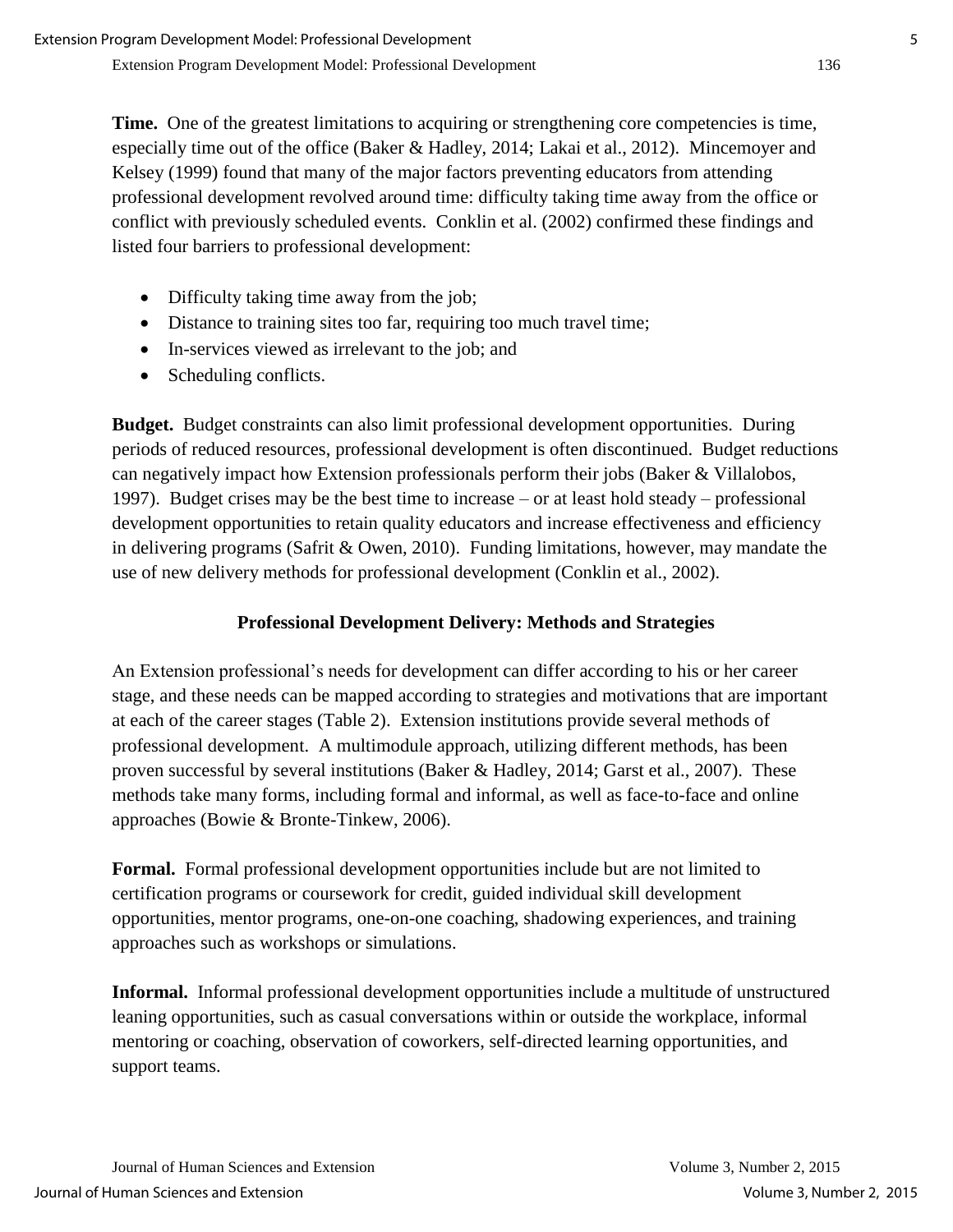| Description (Benge et al., 2011; Rennekamp & Nall, 1994) |                                                         |                      |                                           |                    |  |  |  |  |  |
|----------------------------------------------------------|---------------------------------------------------------|----------------------|-------------------------------------------|--------------------|--|--|--|--|--|
| <b>Pre-Entry</b>                                         | Entry                                                   | Colleague            | Counselor                                 | <b>Advisor</b>     |  |  |  |  |  |
| Individuals                                              | Individuals first                                       | Individuals          | Individuals ready                         | Individuals        |  |  |  |  |  |
| actively seeking                                         | entering the                                            | accepted as          | to take on                                | playing a key role |  |  |  |  |  |
| employment in                                            | profession or a new                                     | members of the       | responsibility,                           | in shaping the     |  |  |  |  |  |
| Extension, such as                                       | job within the                                          | professional         | either formal or                          | future of the      |  |  |  |  |  |
| students or                                              | profession.                                             | community and        | informal, for                             | organization by    |  |  |  |  |  |
| individuals                                              |                                                         | independently        | developing others                         | sponsoring         |  |  |  |  |  |
| changing careers.                                        |                                                         | contribute their     | in the                                    | promising people,  |  |  |  |  |  |
|                                                          |                                                         | expertise to solving | organization.                             | programs, and      |  |  |  |  |  |
|                                                          |                                                         | problems and         |                                           | ideas.             |  |  |  |  |  |
|                                                          |                                                         | carrying out         |                                           |                    |  |  |  |  |  |
|                                                          |                                                         | programs.            |                                           |                    |  |  |  |  |  |
|                                                          | Strategies (Benge et al., 2011; Kutilek et al., 2002)   |                      |                                           |                    |  |  |  |  |  |
| <b>Pre-Entry</b>                                         | <b>Entry</b>                                            | Colleague            | Counselor                                 | <b>Advisor</b>     |  |  |  |  |  |
| Examination of                                           | Peer mentoring,                                         | In-service           | Life and career renewal retreats,         |                    |  |  |  |  |  |
| competencies, and                                        | professional                                            | education,           | mentoring and trainer agent roles,        |                    |  |  |  |  |  |
| pre-service training                                     | support teams,                                          | professional         | assessment center for leadership, and     |                    |  |  |  |  |  |
| before starting the                                      | leadership                                              | association          | organizational sounding boards.           |                    |  |  |  |  |  |
| job.                                                     | coaching, and                                           | involvement,         |                                           |                    |  |  |  |  |  |
|                                                          | orientation/job                                         | formal educational   |                                           |                    |  |  |  |  |  |
|                                                          | training.                                               | training, and        |                                           |                    |  |  |  |  |  |
|                                                          |                                                         | service on           |                                           |                    |  |  |  |  |  |
|                                                          |                                                         | committees or        |                                           |                    |  |  |  |  |  |
|                                                          |                                                         | special              |                                           |                    |  |  |  |  |  |
|                                                          |                                                         | assignments.         |                                           |                    |  |  |  |  |  |
|                                                          | Motivators (Benge et al., 2011; Rennekamp & Nall, 1994) |                      |                                           |                    |  |  |  |  |  |
| <b>Pre-Entry</b>                                         | <b>Entry</b>                                            | Colleague            | <b>Counselor</b>                          | <b>Advisor</b>     |  |  |  |  |  |
| Self-management,                                         | Understanding the                                       | Developing area of   | Acquiring a broad-based expertise,        |                    |  |  |  |  |  |
| program                                                  | organization,                                           | expertise,           | attaining leadership positions, engaging  |                    |  |  |  |  |  |
| development                                              | structure, and                                          | professional         | in organizational problem solving,        |                    |  |  |  |  |  |
| process,                                                 | culture; obtaining                                      | development          | counseling/coaching other                 |                    |  |  |  |  |  |
| communication                                            | essential skills to                                     | funding,             | professionals, facilitating self-renewal, |                    |  |  |  |  |  |
| skills, interpersonal                                    | perform job;                                            | independent          | and, achieving a position of influence    |                    |  |  |  |  |  |
| skills,                                                  | establishing                                            | contributor in       | and stimulating thought in others.        |                    |  |  |  |  |  |
| technical/subject                                        | linkages with                                           | problem resolution,  |                                           |                    |  |  |  |  |  |
| matter expertise,                                        | internal partners;                                      | membership and       |                                           |                    |  |  |  |  |  |
| and teaching skills.                                     | creativity and                                          | identity in          |                                           |                    |  |  |  |  |  |
|                                                          | initiative; and                                         | professional         |                                           |                    |  |  |  |  |  |
|                                                          | moving from                                             | community,           |                                           |                    |  |  |  |  |  |
|                                                          | dependence to                                           | creativity and       |                                           |                    |  |  |  |  |  |
|                                                          | independence.                                           | innovation, and      |                                           |                    |  |  |  |  |  |
|                                                          |                                                         | moving from          |                                           |                    |  |  |  |  |  |
|                                                          |                                                         | independence to      |                                           |                    |  |  |  |  |  |
|                                                          |                                                         | interdependence.     |                                           |                    |  |  |  |  |  |

*Table 2. Professional Development Description, Strategies, and Motivators by Career Stage*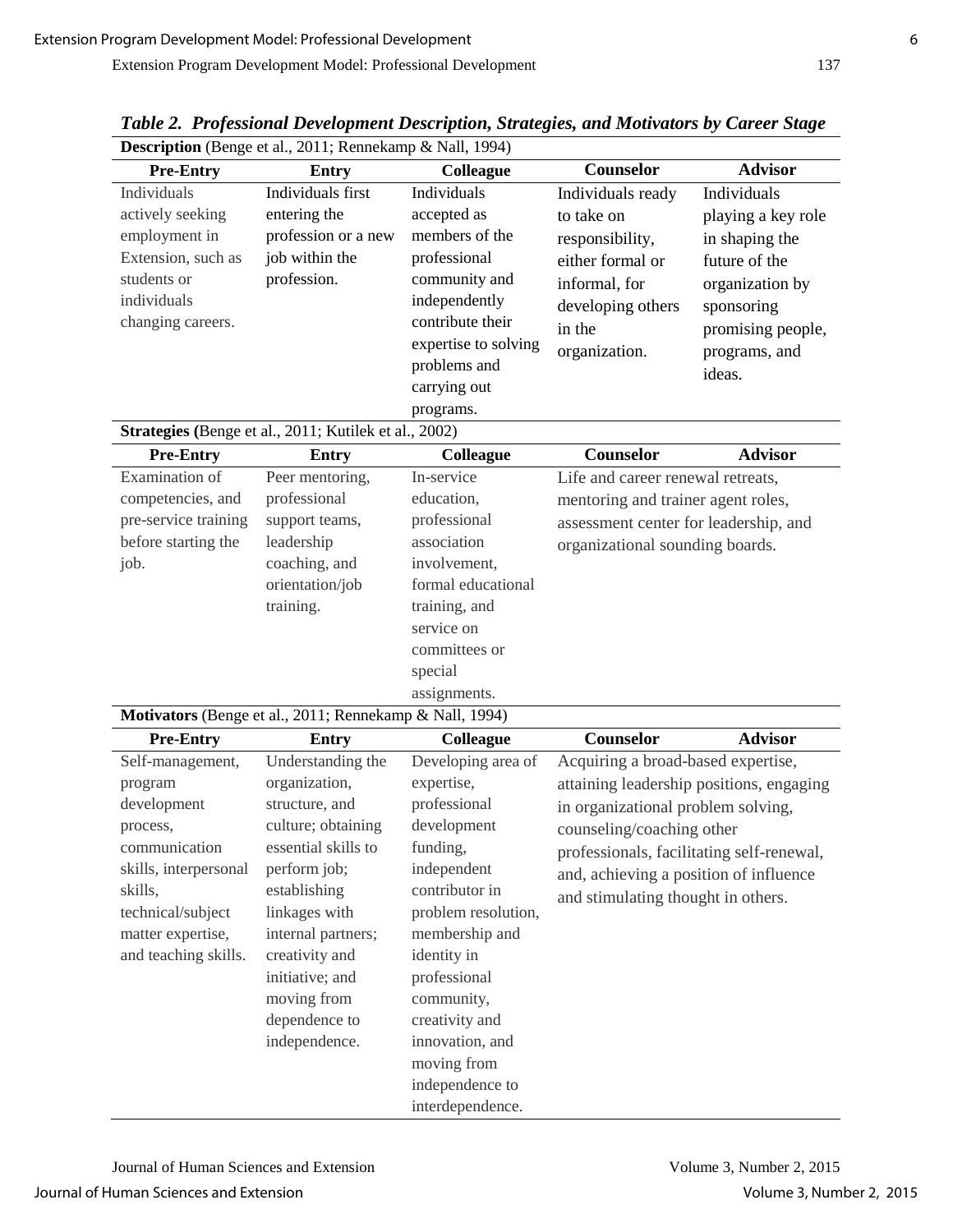#### **New Directions: Online and Hybrid Methods**

Online professional development can replicate many activities traditionally performed face-toface and has proven to be an exceptional tool for reaching a geographically dispersed audience (Coppernoll, Jahedkar, & Murphrey, 2006). Employee perspectives and professional connections are enhanced by bringing together people and experiences outside the normal reach of face-to-face professional development (Russell, Carey, Kleiman, & Venable, 2009). Online and hybrid methods also address the major challenges of time and budget through negating the need for travel (Franz, Brekke, Coates, Kress, & Hlas, 2014; Harwell, 2003).

A study by McCann (2007) on professional development in Extension determined that the success rate of professional development between online and face-to-face methods were almost equal. Even though online professional development has been successful, many Extension professionals still prefer face-to-face instruction (McCann, 2007). This preference may change as new generations native to online communication more fully enter the workforce. Slow Internet connections, especially in rural areas, may affect the effectiveness, adoption, and/or enjoyment of online methods (Thomas, 2009). Hybrid methods, which combine online modules with face-to-face educational sessions, may become more established for Extension professional development to enhance program development.

## **Competencies Required for Extension Program Development**

Competency development is a participatory process linked to strategic decision making in training and development (Stone & Bieber, 1997). Thus, the development of competencies is also a strategic issue that has implications for the future success of Extension.

Literature on the core competencies and essential skills required for Extension professionals consistently lists program planning and development (Baker & Hadley, 2014; Cooper & Graham, 2001; Radhakrishna, 2001; Scheer, Ferrari, Earnest, & Connors, 2006; Stone & Coppernoll, 2004). The list of required core competencies expands greatly when viewing program development through (1) the lens of Boyle's (1981) comprehensive definition of a program; (2) the Seevers, Graham, and Conklin (2007) concept that stakeholders play a critical role in program development; and (3) the idea presented by Ripley et al. (2010) that volunteers must play a role in all parts of a program.

Not only must Extension professionals have mastery over the Program Development Model, they must possess a variety of program development skills, including evaluation, promotion, instruction, use of technology and media, interpersonal skills, volunteer management, and more (Gamon, Mohamed, & Trede, 1992; Hibberd, Blomeke, & Lillard, 2013). Extension professionals have placed equal importance on program planning, implementation, and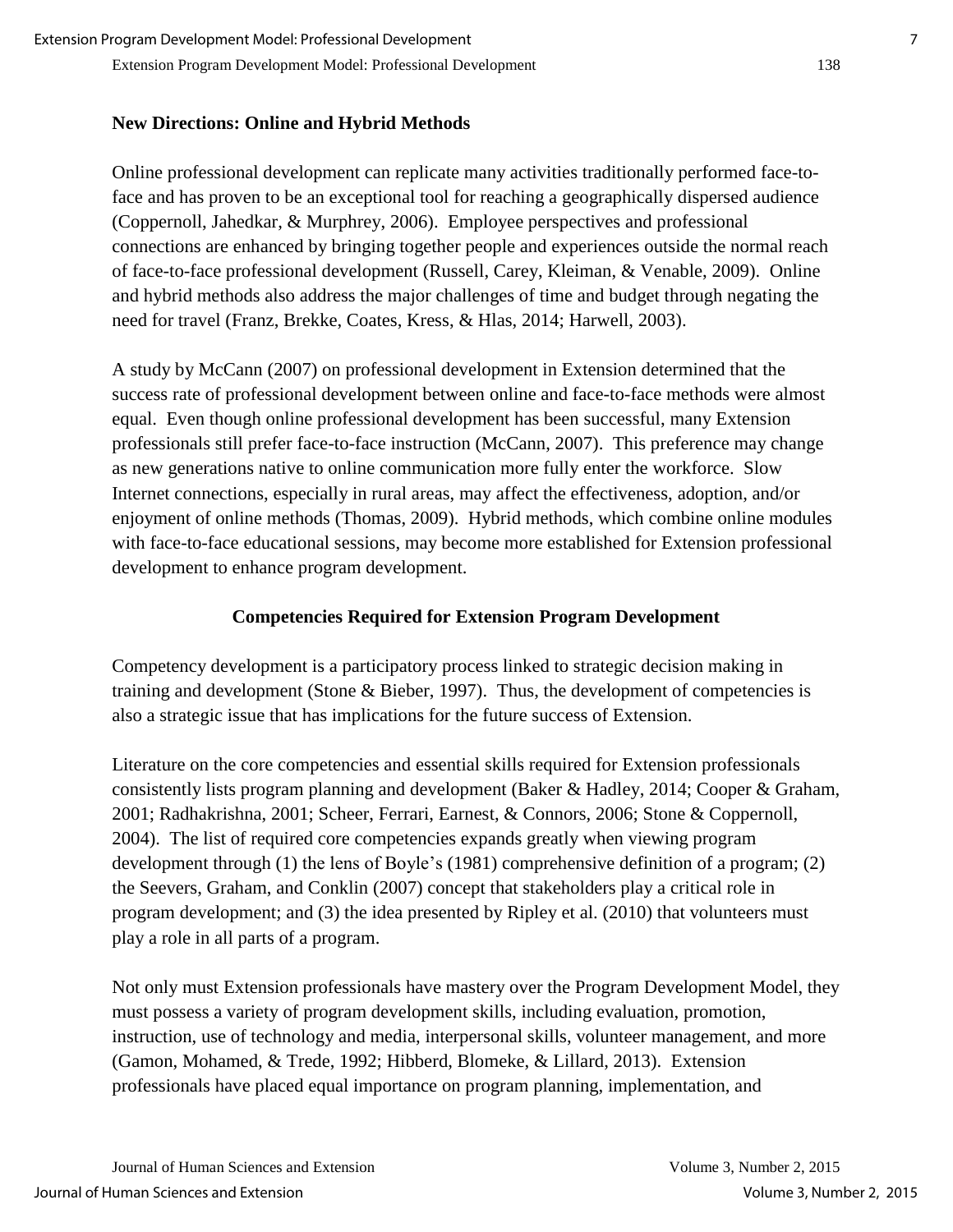evaluation; public relations; personal and professional development; and faculty/staff relations (Cooper & Graham, 2001). Core interpersonal skills and an understanding of the program development process may go hand-in-hand (Scheer, Cochran, Harder, & Place, 2011). Therefore, training on the Program Development Model alone is not sufficient to prepare an Extension professional to successfully develop effective programs.

The case could be made that almost any Extension core competency could be directly related to program development, given the range of skills necessary to develop a comprehensive program in collaboration with stakeholders. Extension professionals have identified leadership skills, human (interpersonal) skills, and emotional intelligence skills as being the most important factors in implementing successful educational programs in their communities (Bruce & Anderson, 2012). Scheer et al. (2006) listed ten core competencies for Extension professionals, almost all of which play an important role in program development:

- Applied research;
- Communications:
- Community development process and diffusion;
- Diversity and pluralism;
- Extension knowledge, leadership, and management;
- Marketing and public relations;
- Program planning, implementation, and evaluation;
- Risk management;
- Technology; and
- Theories of human development and learning.

As the world becomes more interconnected and Extension audiences become more diverse, Deen, Parker, Hill, Huskey, and Whitehall (2014) suggest the need for cultural competency training to deliver relevant programs for a variety of audiences. Extension professionals have an increasing need to understand how global issues affect local communities, as well as how to operate in a world with global technology connections (Ludwig, 1999). Furthermore, successful Extension professionals must be able to work in teams, communicate effectively, oversee performance, manage tasks, and lead people to further the mission of delivering educational programs (Ladewig & Rohs, 2000).

## **Case Study: Texas A&M AgriLife Extension Service**

## **Setting the Stage**

Employee development has long been a focus of AgriLife Extension, including new hires and experienced employees. In the late 1990s, AgriLife Extension embarked on a significant effort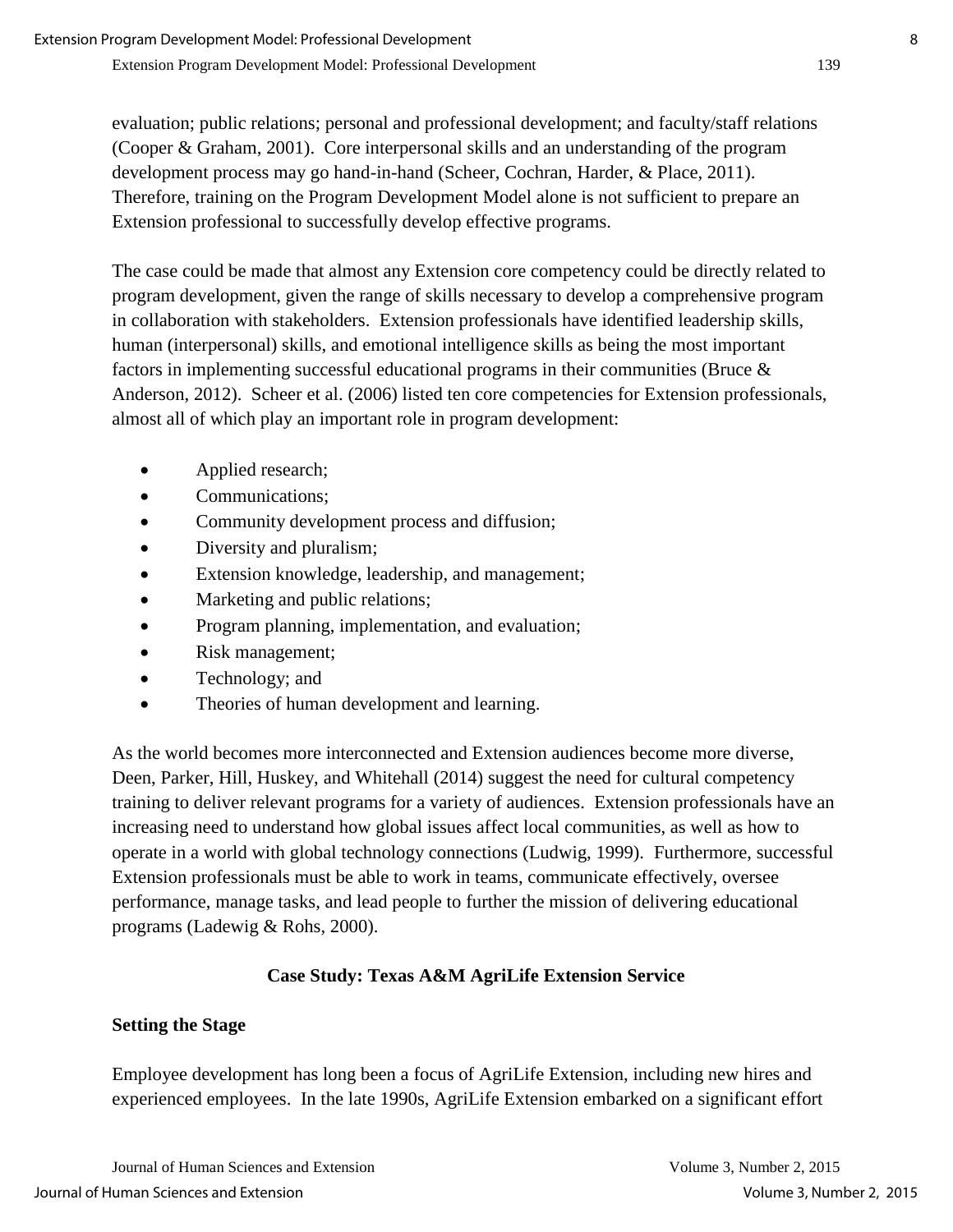to identify competencies needed by employees for successful program development (or performance) (Stone & Coppernoll, 2004). This effort led to the creation of a comprehensive strategy to ensure all employees received strategic professional development. Since this time, numerous adaptations and modifications have been made to the strategy. Environmental changes such as budget reductions and organizational changes were the primary factors guiding this change.

Prior to 2011, AgriLife Extension employed one faculty and one staff position specifically focused on employee professional development. These individuals developed and implemented strategies for employee professional development, including programs for new employees such as orientations, trainings, mentoring, and instructing existing employees on new ideas or refresher trainings. In 2011, as a result of budget cuts, these positions were eliminated and the responsibilities assigned to other employees within the organization. Professional development efforts have continued at levels equal to or greater than those prior to these changes.

Internal analytics have shown the demographics of AgriLife Extension employees have changed. The workforce has continued to get younger, and the needs, work styles, and learning styles of these employees has altered the approach to the professional development strategy. In addition, rapid changes in technology have led to the use of online courses for basic level content of program development and content related to teaching, the use of video conferencing for some training, and the development of short videos for the diffusion of less detailed information.

The activities described below focus on the professional development efforts within AgriLife Extension. This work includes topics such as program development (planning, implementation, and evaluation), teaching effectiveness, facilitation skills, and specific subject matter skills, such as animal science, crop science, nutrition, community development. Professional development opportunities for other skills, such as time management, conflict resolution, and personnel management, fall under the responsibility of the human resources unit.

## **Onboarding New Employees**

New employees for AgriLife Extension are defined as those within the first three years of employment. AgriLife Extension data indicate that new employees retained for three years generally stay with the organization. The goal of the onboarding process is to get 'early wins' for a new employee, thus increasing the chance they stay with the organization.

**District Extension Administrator/Regional Program Leader agendas.** Specific orientation and training agendas have been developed for use by regional leadership teams consisting of District Extension Administrators (DEA) and Regional Program Leaders (RPL). The specific roles of the DEAs are hiring and supervising county agents. The RPLs provide professional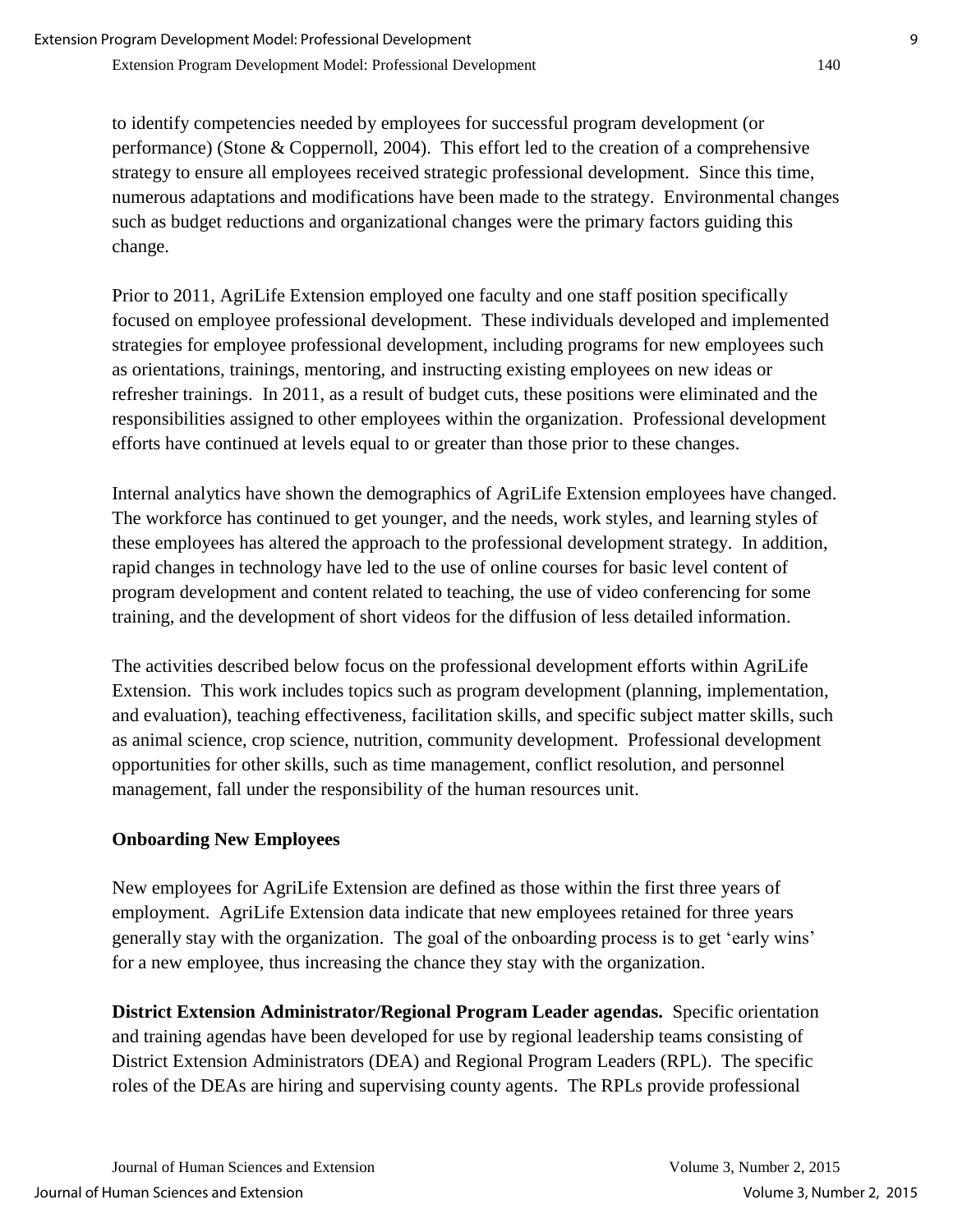development and support for program development. The professional development agendas cover a wide range of topics. These agendas are implemented the first day of employment and continue through the second year of employment. Agendas are used by both DEAs and RPLs for specific employee competency development. For example, a DEA will cover information on working with a county Leadership Advisory Board and other committees. An RPL will cover how an agent works with specialists in program development and delivery. This strategy is specifically designed for new county agent hires.

**FirstStep program.** All county agent hires, except those in an urban county, go through a process called FirstStep in their first month of employment. The FirstStep program places a new agent in a county similar to their own for their first 30 days of employment. This allows a new agent to shadow and learn from successful experienced agents. During this time, new agents are exposed to programming efforts, committee meetings, visits with producers and other clientele, and the general county office environment.

**Program Excellence Academy.** The Program Excellence Academy is comprehensive and intensive face-to face professional development for all new agents in their first 12 to 15 months of employment. The academy consists of two weeklong sessions aimed at providing in-depth knowledge and skills on the program development process. The first session focuses on an organizational overview, issue identification, program planning, and program design. The second session focuses on program implementation, teaching effectiveness, evaluation, and program reporting. These sessions contain both classroom and hands-on educational experiences. Educators participating in these sessions include organizational development faculty, Extension administration, DEAs, RPLs, specialists, and agents. Agents can earn up to six graduate credit hours towards a graduate degree with approval from an institution of their choice.

**101 trainings.** At the end of the first academy session, new agents attend one of two 101 trainings. One session focuses on 4-H livestock education and the other focuses on 4-H family and consumer science education. These sessions provide in-depth understanding and skill development for various aspects of the 4-H program. These offerings contain both classroom and hands-on educational experiences.

**Online training.** New agents are required to take several online courses to assist them in obtaining a basic framework for the more in-depth training at the academy sessions. Topics for online courses include the history of Extension, basic program development concepts, professionalism, and use of the Extension planning and reporting system.

**Mentoring.** All new agents are involved in a formal mentoring program. Mentors and mentees are assigned to each other based on geographical proximity, knowledge and skill sets, and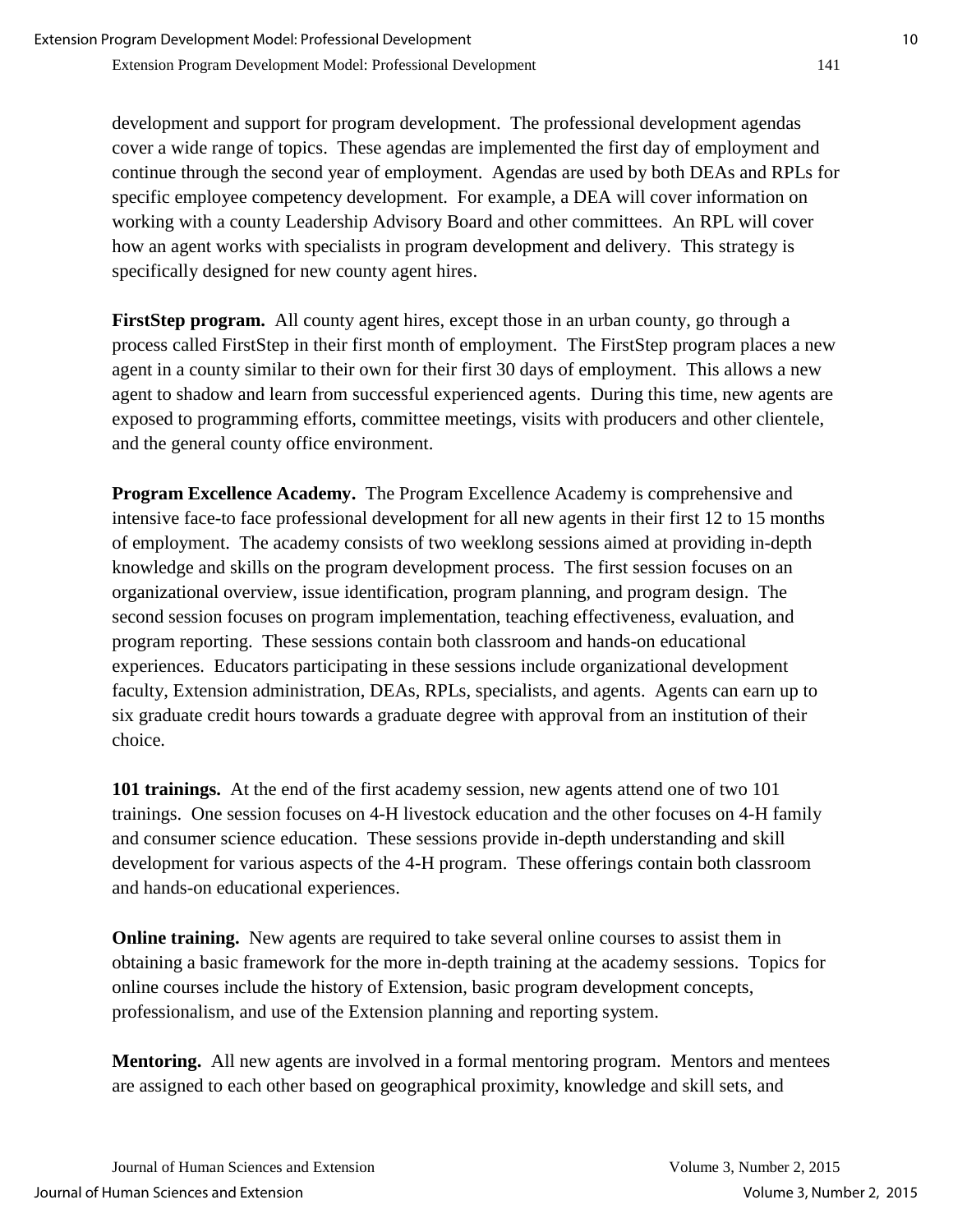subject-matter expertise. The mentor program lasts for 24 to 36 months, based on the needs of the mentee. All mentors undergo initial and other periodic trainings to ensure they understand the mentoring strategy and concepts and to ensure their skills are kept up-to-date.

**Specialists' Foundations.** A specific training for new specialists is conducted. These trainings are held as needed based on the number of new specialists hired. The focus of this professional development includes topics such as program development, working with agents and county programs, grants and contracts, and the promotion and tenure process. Specialists' Foundations is usually a two-to-three day program held on-campus at Texas A&M University.

#### **Professional Development for Experienced Employees**

Experienced employees for AgriLife Extension are those who have completed the onboarding process. Several development opportunities described below are made available for these employees.

**ExtensionU.** ExtensionU (or Extension University) provides continued training for experienced agents. This opportunity is voluntary, and both agents and specialists can register for courses that they and their immediate supervisor believe will enhance their growth. Intermediate and advanced courses focus on program development related skills. ExtensionU topics include program development, teaching effectiveness, evaluation, online learning development, grant writing, volunteer management, and use of social media.

**Regional/District offerings.** Regional and district trainings are planned throughout the year based on the needs of the agents in each district. These trainings are identified, developed, and implemented by regional and/or district teams. These offerings can be organizational or subject matter-related. They may include all agents in a geographic area or target a specific group such as new agents.

## **New Ideas and Concepts**

**Peer mentoring.** This effort provides a team of mentors instead of focusing mentoring efforts on a one-to-one relationship. In this strategy, mentors can be co-workers, agents with similar job responsibilities, agents with similar interests, or any other relationship to enhance the mentee's success. Mentor teams are generally small with up to five employees working with a new employee.

**Modifications to FirstStep program.** Modifications to the FirstStep program (described previosly) are currently being tested within the state. The primary modification utilizes multiple counties in the process. By observing Extension in two or more counties during the first month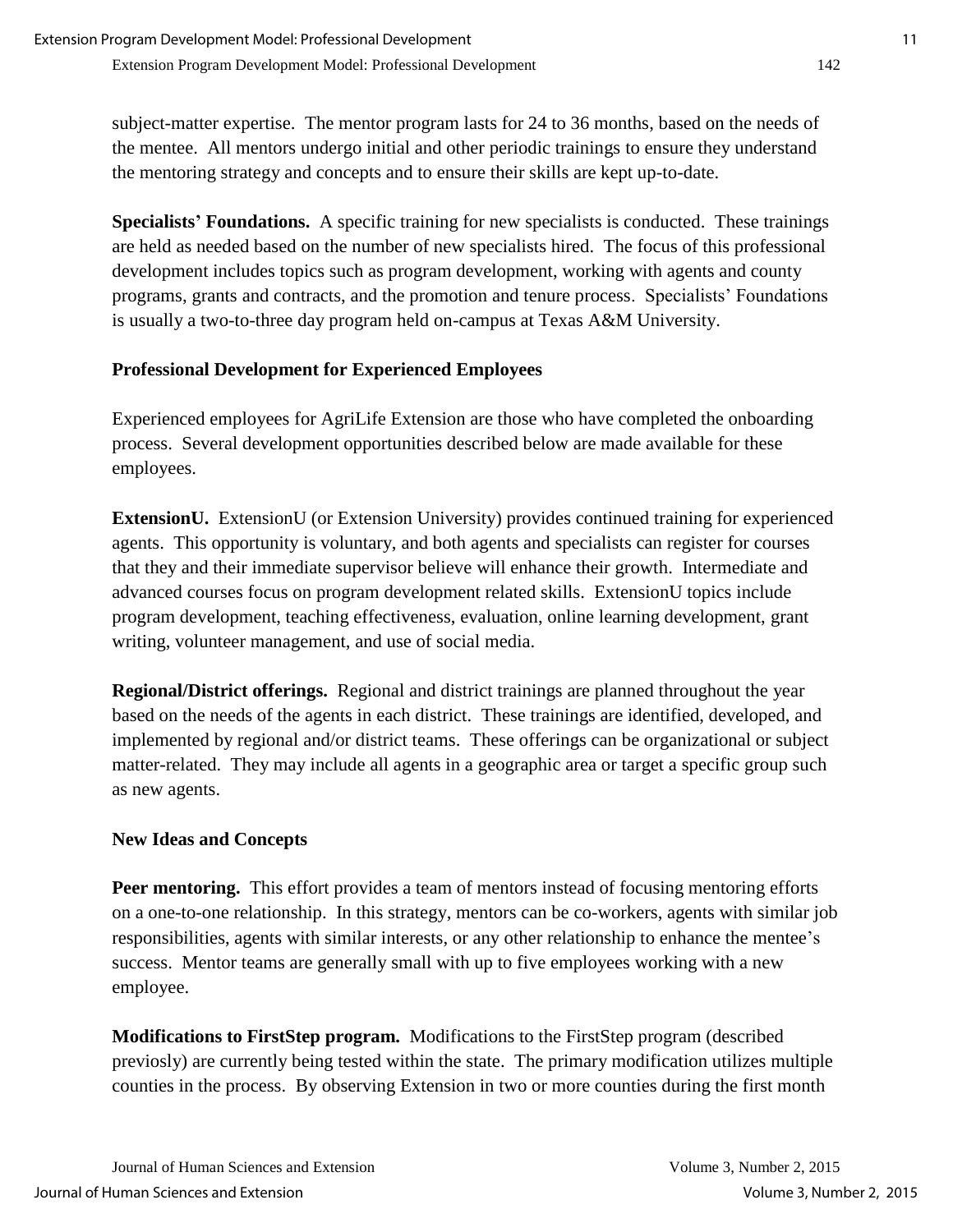of employment, it is believed that the new agent will get more exposure to programs and activities, as well as insights into working with a wide variety of clients.

**Regional onboarding.** A regional onboarding effort is being developed to supplement the skills and practices learned in the Program Excellence Academy. These sessions, three in total per region, will focus on skill sets not fully developed during the Academy, such as a deeper focus on developing relationships.

**Agent certification.** An agent certification program is currently in the planning phase. This effort will help agents gain advanced knowledge, skills, and practices in key areas of their current position or a desired future position. Each certification effort would have a similar format to ensure consistency. The certification process would incorporate a 'degree plan' approach to an overall employee development effort including an employee development plan and an associated academic transcript. The proposed plan would include core strategies and personal competencies to reach each agent's needs. Beyond the core requirements, agents will select elective training opportunities focused on their goals. A modified version of this certification process will also be designed for specialists.

## **Major Challenges**

Several challenges face AgriLife Extension's professional development efforts including the financial and personnel resources needed to train employees across a large, diverse state. Also, as technology and the workforce continue to change at a rapid pace, challenges to how professional development opportunities are delivered will continue to be an issue. These challenges will impact how we identify, design, deliver, and evaluate programs in a timely and relevant way.

## **Extension Professional Development Across the Country**

## **University of Arkansas Cooperative Extension Service**

The University of Arkansas Cooperative Extension Service (UA CES) uses a blended learning approach to professional development delivered through various platforms, methods, and products (R. Poling, personal communication, March 27, 2015). This strategy includes periodic comprehensive assessments of employee needs across program areas, organizational roles, and years of service. A full range of training efforts includes online courses, fact and tip sheets, videos, webinars, distance coaching, classroom instruction, and field training. These resources are made available to both new and experienced employees. Onboarding webpages and semiannual *Check-In and Tune-Up* workshops are also available to all new employees at UA CES. Structured onboarding and mentoring efforts are also part of the support for new employees. Both district directors and program and staff development personnel provide these efforts.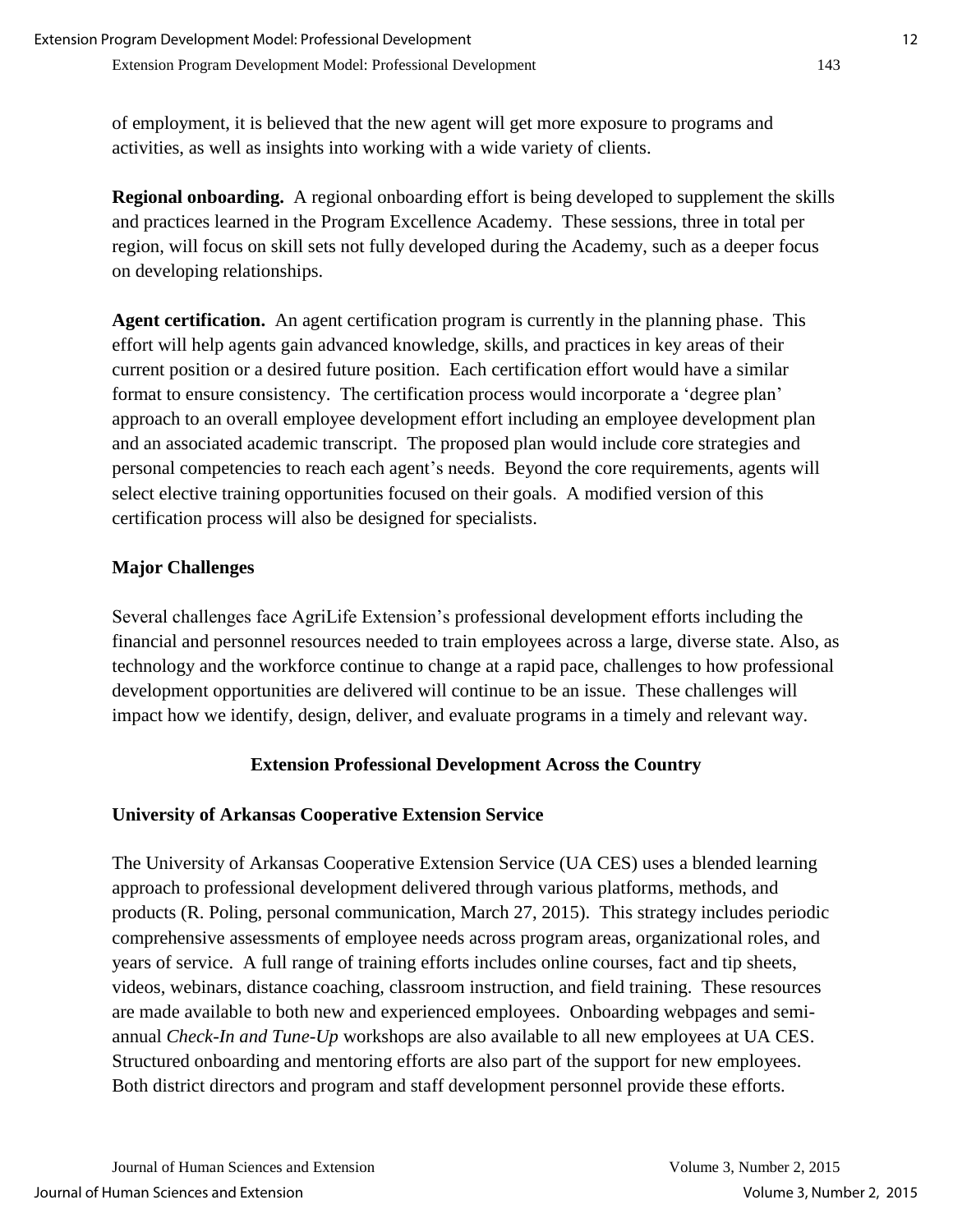Extension Program Development Model: Professional Development 144

**Onboarding new employees.** UA CES has specific professional development targeted at county agents. This includes a formal onboarding and mentoring program, with the responsibility of this effort shared among the new agent, the new agent's direct supervisor, mentor, district director, and program and staff development personnel. Training resources include an onboarding notebook that identifies key information and activities each new employee should experience within the first year of employment, as well as a self-guided competency assessment tool. A companion notebook is provided to each supervisor and mentor. In addition, online courses are available for the new employee, supervisor, and mentor that outline the onboarding process. Monthly videoconferences are conducted with new agents on topics relevant to the new agents' roles and responsibilities. A formal evaluation process is also used to assess the onboarding and mentoring program. To assess the mentor/mentee relationship, 30-day follow-up telephone interviews are conducted with both the new agent and the assigned mentor. Evaluation data for the overall onboarding and mentoring process is collected from the new agents, the direct supervisors, and the mentors using online surveys at 3-, 6-, and 12-month intervals during the new agent's first year. The new agent onboarding process is currently being modified for other UA CES job categories.

Several efforts described above (e.g., online and face-to-face courses) have a strong focus on the program development process, including program implementation and evaluation. Informal feedback provided by new employees, mentors, and supervisors suggests these efforts have led to a greater understanding of the program development process and better designed programs.

**Professional development for experienced employees.** Professional development opportunities for experienced UA CES employees include traditional face-to-face in-service training classes and workshops, online courses, webinars, and blended classes with online materials integrated with face-to-face classes. These opportunities are also available to new employees.

In-service training offerings are categorized based on a set of core competency areas identified as important knowledge and skills needed by Extension employees. These competencies include subject matter expertise, organizational knowledge, program development, technology, communication, and professionalism. Ideas for in-service training topics are identified through periodic needs assessment surveys and consultation with district directors and department specialists. Prior to the beginning of each training year, the in-service face-to-face classes, online courses, and webinars are identified, approved, and scheduled for the coming year.

Another professional development opportunity available to experienced employees, as well as new employees, is an annual three-day professional development conference sponsored and conducted by four Arkansas Extension professional associations. This *Galaxy Conference* offers educational sessions, guest keynote speakers, and a poster session for sharing ideas.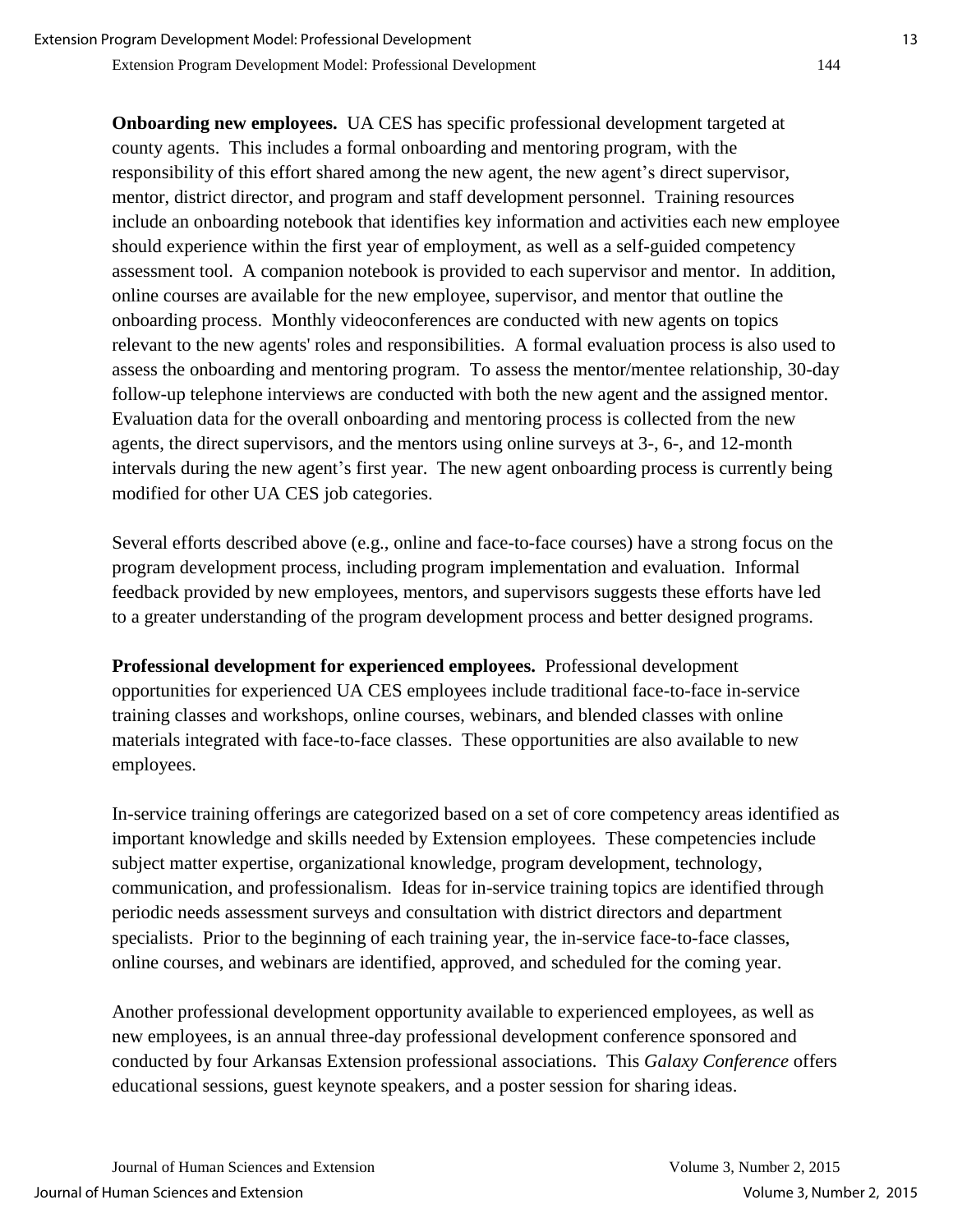**New ideas and concepts.** UA CES is focusing new efforts on the translation of the face-to-face orientation to online modules. In addition, UA CES is working to expand the use of self-paced, readily available tutorials for training in organizational operations, as well as expanding the use of webinars as a delivery method for employee professional development activities.

**Major challenges.** UA CES has identified several professional development challenges, including employee turnover. This situation increases the need for timely training delivered ondemand, acquiring skill sets to develop quality online courses, and funding to create the courses. Providing training opportunities in program areas where few employees need specific training sometimes causes offerings to be postponed until a critical mass of participants is available.

## **Colorado State University Extension**

Colorado State University Extension uses a variety of methods for the professional development of new and experienced employees (J. Barth, personal communication, March 31, 2015). These include a combination of face-to-face and electronic methods to reach both new and experienced employees.

**Onboarding new employees**. Currently, online presentations, an online workbook, and printed materials are being used. In addition, a three- to four-day face-to-face new employee training is conducted on-campus twice a year. A formal mentoring program is also part of the onboarding process. Mentors are assigned to new employees based on their area of responsibility, geography, and program size. Regional program directors select the mentors, and funds are provided for the mentor and mentee to have face-to-face meetings. All of these efforts have a focus on the program development process. Anecdotal evidence suggests these efforts are having an impact on new employees when compared with earlier efforts that did not utilize faceto-face trainings or a mentoring program.

**Professional development for experienced employees.** Experienced employees create a professional development plan and update it every four years. These plans are discussed annually during the employee's performance appraisal to determine how they stay up-to-date and grow in their respective fields. In addition, subject-matter units provide content updates, and an annual conference provides professional development opportunities for employees. Yearly regional meetings and monthly county director webinars also provide professional development opportunities for employees.

**New ideas and concepts.** For new employees, a comprehensive, online training system is being developed. This system will be housed in Canvas, an online learning platform, and will take 12 weeks to complete. An agent committee is working on the development and implementation of the Canvas-based learning platform.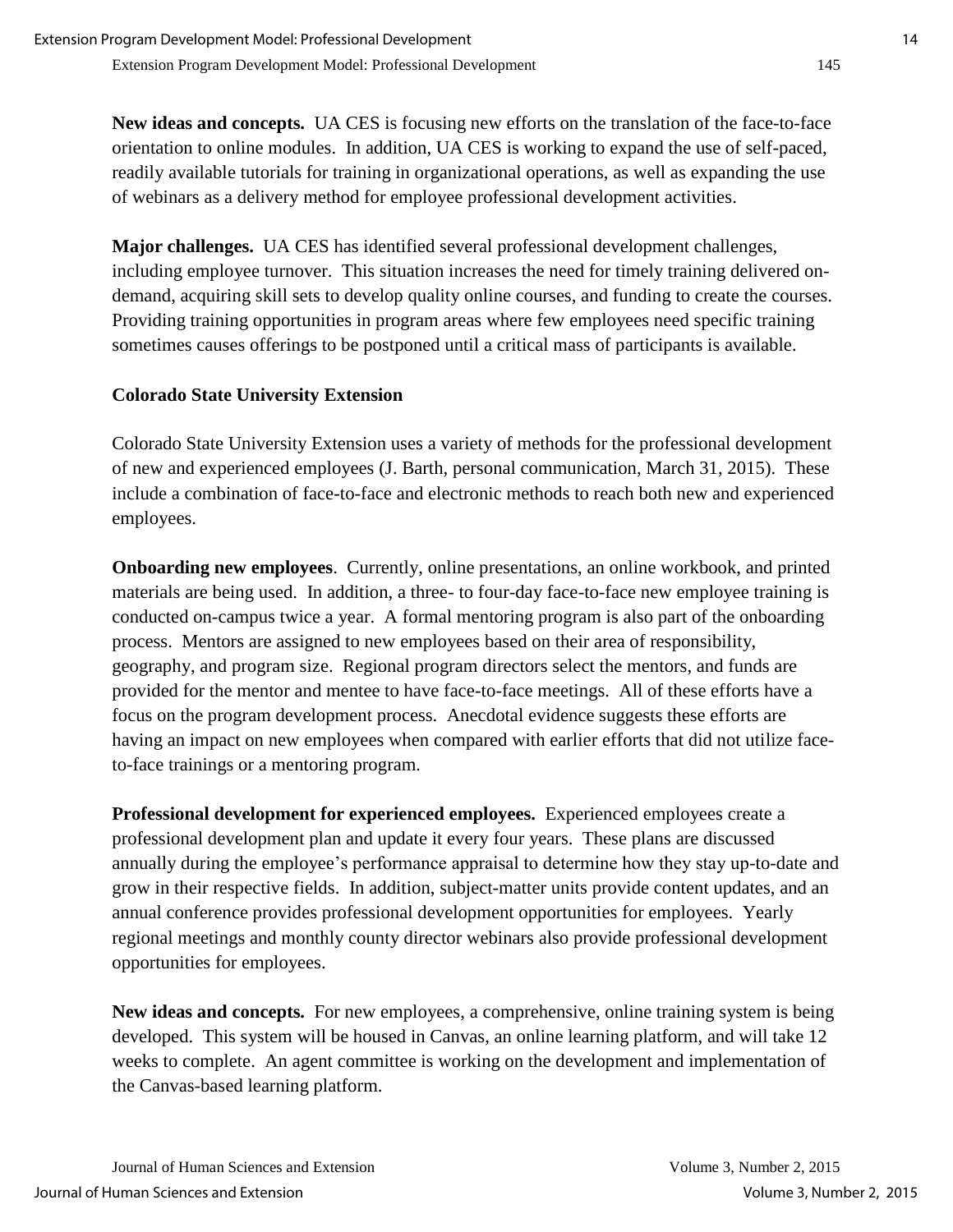**Major challenges.** The major barrier to professional development identified was time. Employees state they are overcommitted, making it a challenge to participate in professional development.

## **University of Illinois Extension**

The University of Illinois Extension professional development efforts range across a wide spectrum, utilizing multiple strategies, including a combination of face-to-face and technologybased efforts (A. Taylor, personal communication, April 2, 2015).

**Onboarding new employees.** A new online system is currently under development to complete basic pre-hire information prior to a new employee's first day on the job. On his/her first day, the formal onboarding process would include a series of online courses, such as a welcome from the Director, history of Extension, reporting, etc. Academic professional staff are assigned a mentor and also participate in face-to-face trainings at the regional and state levels.

**Professional development for experienced employees.** Experienced employees receive a variety of trainings and also participate in regional and state trainings. Program areas provide specific trainings throughout the year, and the Illinois Joint Council of Extension Professionals provides a variety of professional development opportunities at an annual conference. These conferences have included nationally known speakers to deliver professional development. Finally, monthly webinars and meetings with county directors are used to identify professional development needs of employees and provide educational opportunities accordingly.

**New ideas and concepts.** Technology is being used more fully for professional development. The online program described above is a major new effort. In addition, the organization is developing more comprehensive inclusion and diversity professional development.

**Major challenges.** Time and money are major barriers for professional development. A major reorganization effort a few years ago decreased professional development as a priority in the organization, so a rebuilding of professional development capacity is taking place.

## **University of Kentucky Extension**

The University of Kentucky Extension professional development efforts focus on a core strategy to meet the needs of both new and experienced employees through a combination of face-to-face and technology-based efforts (K. Jones, personal communication, April 2, 2015).

**Onboarding new employees.** All new Extension employees participate in an orientation upon being hired. County Extension agents are provided a guidebook that includes human resource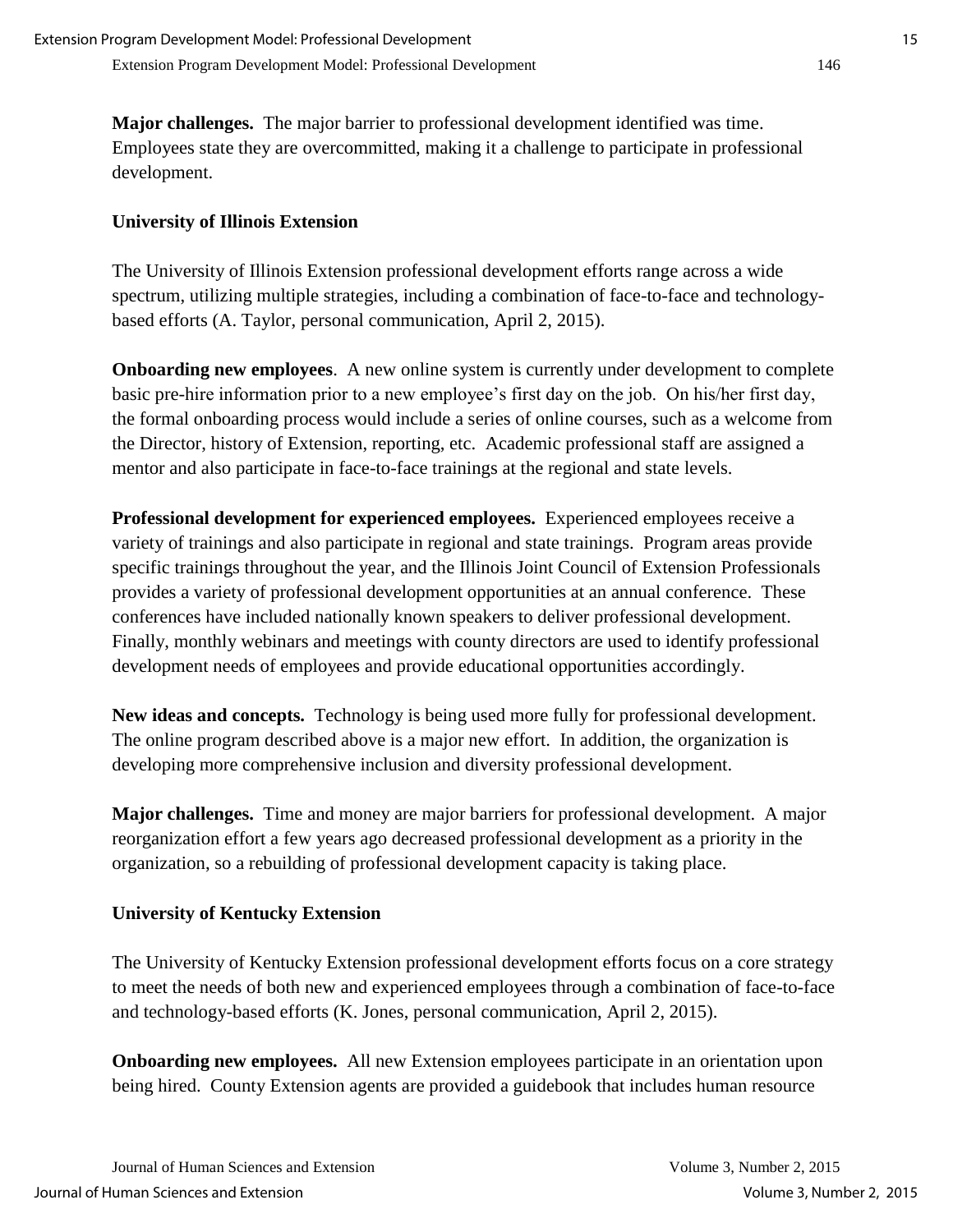materials, the organizational structure of Kentucky Extension, as well as information on program development. This orientation is followed by a face-to-face core training of three sessions over a 12-month period. The emphasis is on program development principles and practices, including building linkages and relationships, situation analysis, priority setting, program design, program implementation, evaluation, and accountability. All new employees are also required to complete a specified number of in-service trainings per year. New agents are paired with experienced agents who serve as mentors. Mentors complete training prior to being assigned.

**Professional development for experienced employees.** Experienced employees receive a variety of trainings, and like new employees, are required to complete a specified number of inservice trainings per year. In addition, they are required to assist in the development and delivery of new educational programs and materials, as well as contribute to research and academic publications. Study leave focusing on enhancing specific knowledge and skills is also available to experienced employees.

**New ideas and concepts.** Moving to an online training environment is a focus within the University of Kentucky Extension system. Civil Rights trainings and Orientation/History of Extension are now conducted via archived webinars for all Extension employees. In addition, utilization of experienced agents and specialists as trainers in the core-training program offered to new employees is a new focus.

**Major challenges.** Technology, technology support, and the availability of trainers with appropriate subject-matter skills were identified as professional development barriers. The development of collaborations between agents and specialists to serve as co-facilitators and trainers during the core-training sessions is also a challenge.

Table 3 summarizes the professional development methods used by several Extension systems to enhance program development competencies in new and experienced Extension professionals.

| Twele of Bunning you I referred has Development upper annually from Case Braanch |                 |                 |                 |          |              |  |  |  |
|----------------------------------------------------------------------------------|-----------------|-----------------|-----------------|----------|--------------|--|--|--|
| <b>Strategy</b>                                                                  | <b>Arkansas</b> | <b>Colorado</b> | <b>Illinois</b> | Kentucky | <b>Texas</b> |  |  |  |
| Face-to-Face                                                                     | O.E             | O.E             | O.E             | O.E      | 0,E          |  |  |  |
| Online                                                                           |                 |                 |                 |          |              |  |  |  |
| Mentoring                                                                        |                 |                 |                 |          |              |  |  |  |
| Notebooks/Documents                                                              |                 |                 |                 |          |              |  |  |  |
| Webinars                                                                         |                 | O.E             |                 | O.E      | 0,E          |  |  |  |
| <b>Formal Assessment</b>                                                         |                 |                 |                 |          |              |  |  |  |

*Table 3. Summary of Professional Development Opportunities from Case Studies*

 $O =$  Onboarding experiences for new professionals

 $E =$  Professional development for experienced professionals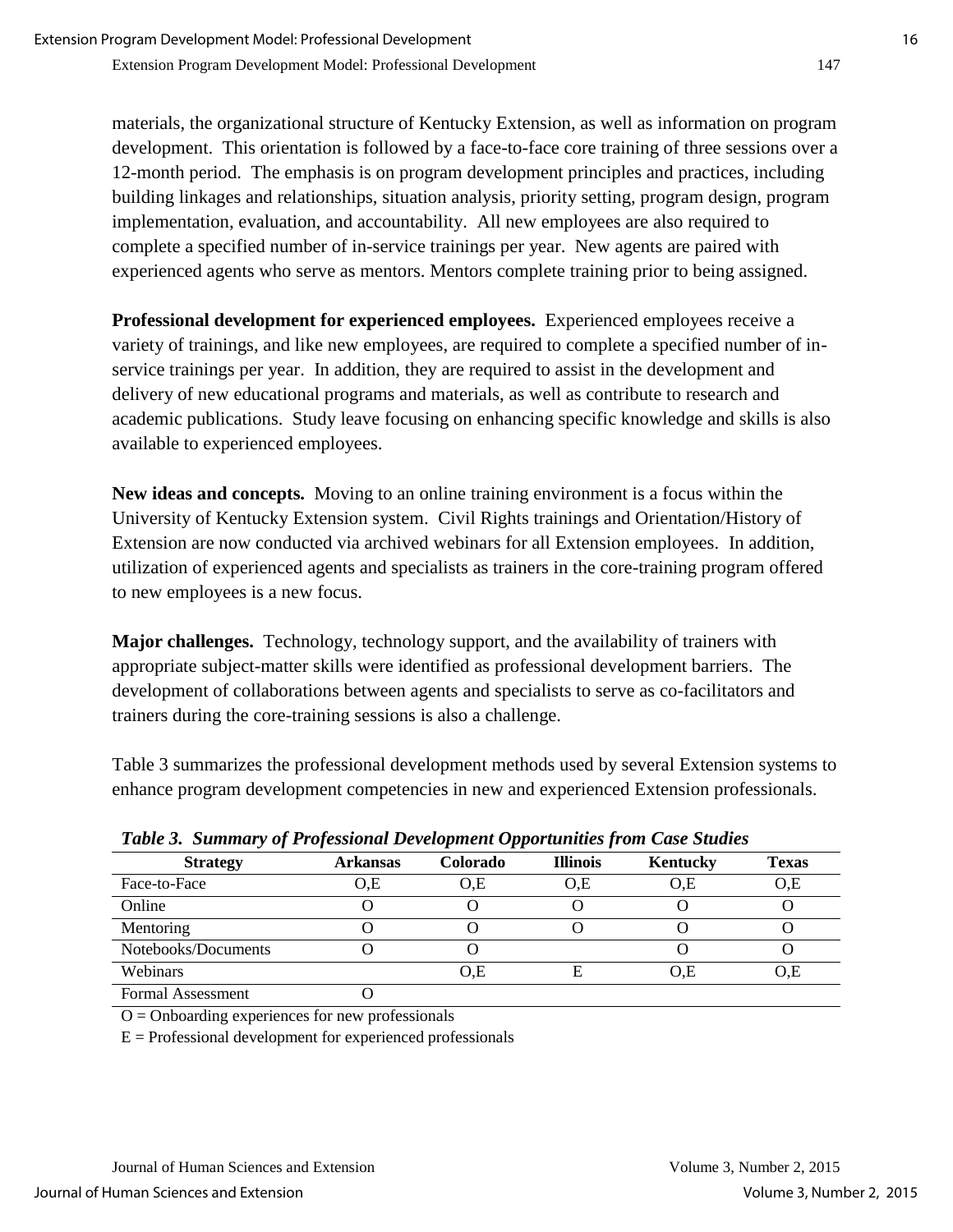#### **Implications and Recommendations**

Knowledge and practice can quickly become out-of-date in today's complex and rapidly changing world. Professional development must adapt to an ever-changing society. Extension and its professionals must also view professional development as a continual learning process designed to stay current and to anticipate future organizational and/or clientele needs (Sims, 1998).

**Share professional development best practices for improved program development.** As Extension continues to learn more about professional development as it relates to program development, it becomes imperative to share ideas and best practices among institutions since context plays an important role in professional development (Avalos, 2011). Effective professional development is an ongoing, learner-centered, and collaborative process that recognizes educators as adult learners (Abdall-Haqq, 1996). There are numerous Extension organizations that have excellent resources or provide mechanisms to share resources. These include the National Association of Extension Program and Staff Development Professionals (NAEPSDP), eXtension, Epsilon Sigma Phi (ESP), and various subject-matter associations.

**Balance theory and practice.** A balance of professional development time must be spent on developing theory and application of theory in practice to improve program development. The andragogy in practice model developed by Knowles, Holton, and Swanson (2005) can be a useful tool when designing professional development for Extension professionals to ensure a balance between theory and practice. The goals and purposes for learning (which include individual, institutional, and societal growth), individual and situational differences, as well as the core adult learning principles (learner's need to know, self-concept of the learner, prior experience of the learner, readiness to learn, orientation to learning, and motivation to learn), should all be considered by those planning professional development. Effective professional development is job-embedded (Hunzicker, 2011), which allows Extension professionals to use their practice as a learning opportunity.

**Focus on work-life balance.** Increased workloads and use of time, as well as increased personal costs, are burdens preventing some Extension professionals from engaging with professional development opportunities (Lakai et al., 2012). Maintaining a work-life balance can help reduce stress and increase both wellness and effectiveness (Ensle, 2005). Training new Extension professionals on effective time management skills can be an important step in helping educators balance professional development with their other responsibilities and also reduce on-the-job stress (Baker & Hadley, 2014). Burnout can be costly to Extension and harmful to its professionals (Sears, Urizar, & Evans, 2000). Extension professionals able to manage their time and commitments have been shown to be more effective; thus, training in this area should be proactive (Place & Jacob, 2001).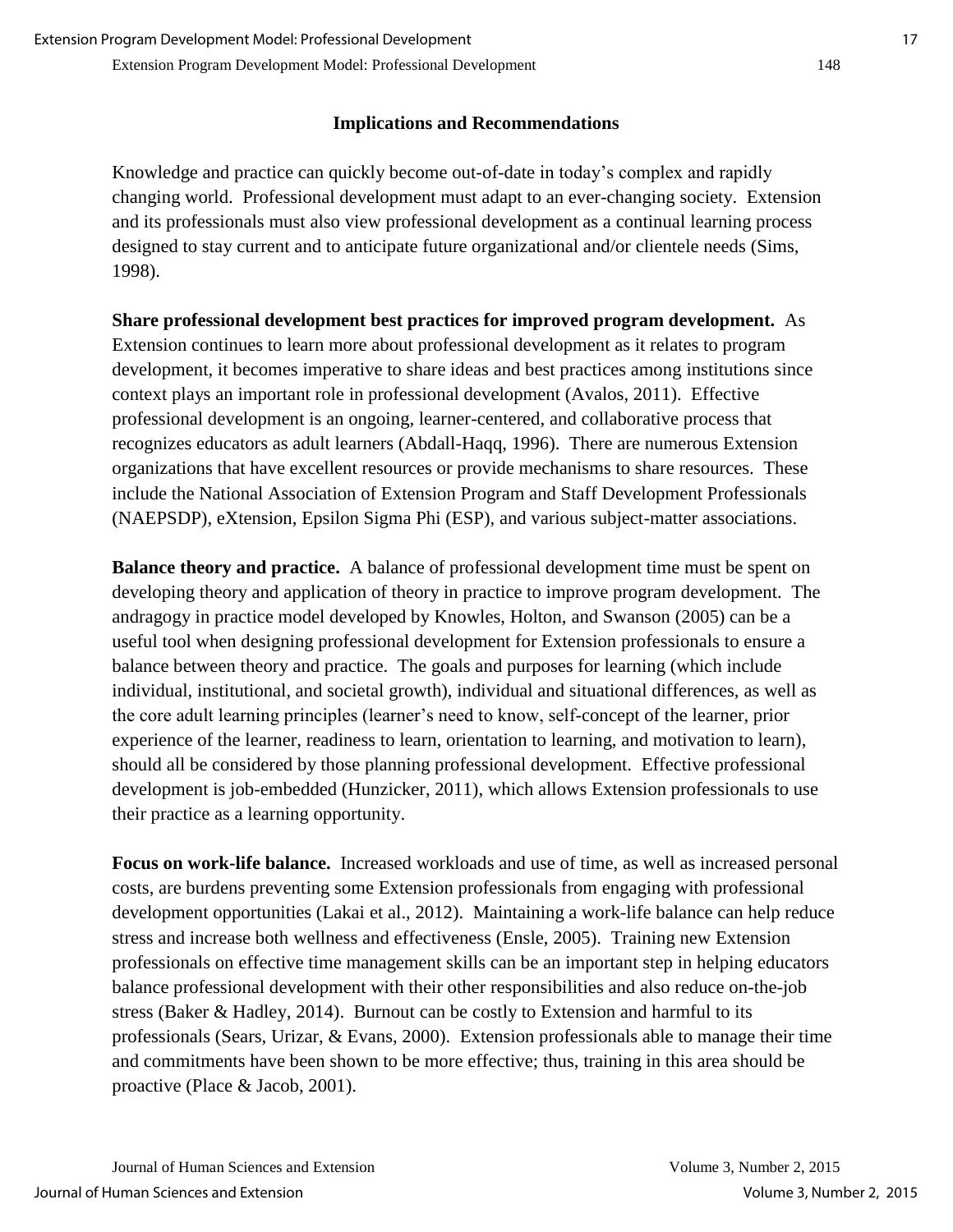**Start professional development earlier in the employee's Extension career.** It may be advantageous to start the professional development process earlier. The timing of professional development opportunities with the start date of new employees was a concern found by Baker and Hadley (2014). Specifically, program planning was mentioned as a competency that needed to be developed early in an Extension educator's career so he/she does not feel things were done incorrectly prior to receiving professional development. For example, Virginia Cooperative Extension created a multimodule 4-H agents' training program to teach youth development competencies consistent with the National 4-H Professional Research, Knowledge, and Competencies (4HPRKC) taxonomy. Written and verbal evaluations indicated the program, a first-year requirement for new Extension professionals, was informative, interactive, and responsive to participants' needs (Garst et al., 2007).

**Mobilize online and hybrid learning for professional development.** More of the professional development process as it relates to program development should be moved online to address time and cost constraints, as well as the preferences of the newest generations entering the workforce. There is growing evidence that online education is a viable option for Extension professional development, and that Extension professionals are interested in and receptive to this option (Senyurekli, Dworkin, & Dickinson, 2006). A hybrid course featuring both online and face-to-face interaction may be an ideal method for teaching Extension professionals about program development as a balance between cost and time constraints and the preferences of Extension professionals to interact face-to-face. These professional development opportunities and related resources should be archived so professionals can easily refer to the information presented (Baker & Hadley, 2014).

**Implement individualized professional development plans.** Stone and Coppernoll (2004) suggest the creation of an individual professional development plan to guide employee competency development. This plan is created in partnership between a supervisor and the employee outlining specific professional development goals and steps to meet those goals. This process reinforces a best practice that learners should select what they need to learn to meet their career goals (McLoughlin & Lee, 2008). Results from the effort currently in development in Texas may provide support for this strategy in the future.

**Involve employees as stakeholders of professional development.** Extension professionals should help identify the knowledge, skills, and behaviors needed for developing their job competencies (Stone & Bieber, 1997). Just as Extension involves stakeholders in the program development planning process, so should employees as direct stakeholders be involved in the professional development planning process. Stone and Bieber (1997) suggest that Extension professionals will effectively grow their competencies by being involved in the planning process, and will also fully know their job responsibilities.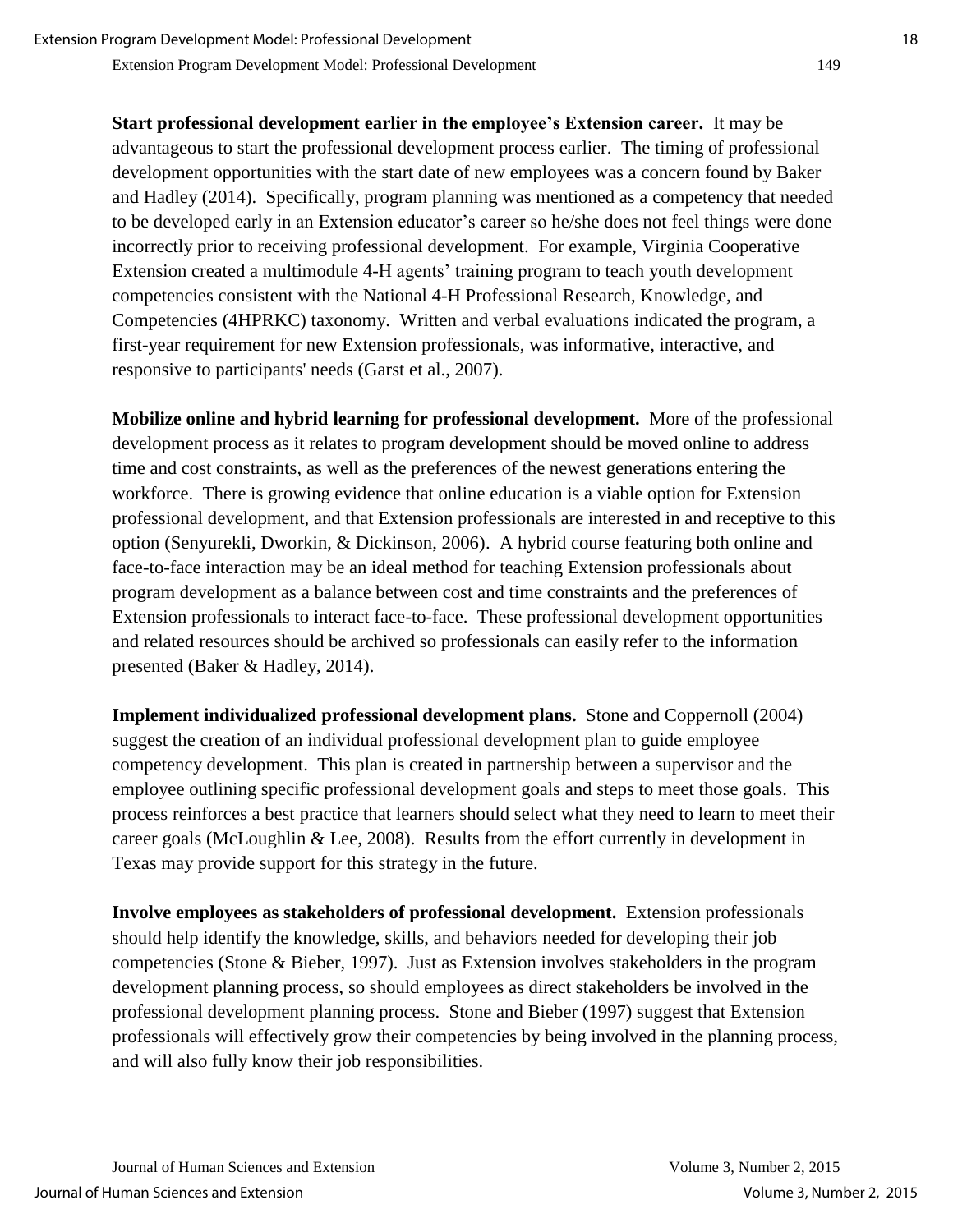**Use a variety of professional development methods.** Extension professional development opportunities should use a variety of interactive methods and techniques to keep learning fresh and to take into consideration the variety of learning style preferences of participants (Baker & Hadley, 2014; Davis, 2006). As seen from the case studies above, each institution takes a different approach to professional development for program development, and no two institutions use the same mixture of methods for onboarding or experienced professionals. Situational differences across institutions, including cultural, geographical, and budgetary, mean that some methods are better suited than others. However, it is clear that no institution utilizes a single method alone.

**Motivate Extension professionals to engage with professional development.** Due to their busy professional lives, it is necessary to motivate Extension professionals to seek out professional development opportunities by helping them realize the benefits of these opportunities (Lakai et al., 2012). Effective professional development for Extension professionals depends upon the motivation of the Extension educator to improve professionally and achieve organizational goals (Dromgoole, 2007). It is imperative that Extension professionals who desire to excel choose to continue to develop themselves professionally. Efforts such as the certification program being developed in Texas or the youth development certificate offered by Clemson University (Clemson University, 2015) might provide additional internal motivation to continue the learning process. In addition, Extension administration and supervisors must continue to provide the rationale and opportunities for continued professional development.

#### **Conclusion**

The ability of Extension to continue to develop relevant, high quality educational programs is directly dependent on the implementation of the Program Development Model and the professional development of Extension professionals. It is likely that professional development will continue to transition to online and hybrid methods in the next few years to take advantage of advances in technology and increases in comfort levels with technology. Professional development issues of balancing work, motivation to engage with professional development opportunities, and perhaps even the individualization of professional development will become increasingly important with the next generation of Extension professionals. It is important to remember that professional development needs to occur throughout an Extension employees' career. While professional development is heavily stressed in the onboarding and early career stages, it is necessary for it to continue past that point to ensure that quality, relevant programs continue to be planned, delivered, and evaluated. In situations where time and budgets are challenges faced by Extension, increased or steady professional development activities may be the most appropriate response. The future of the organization and its Program Development Model greatly depends upon competent Extension professionals. Professional development may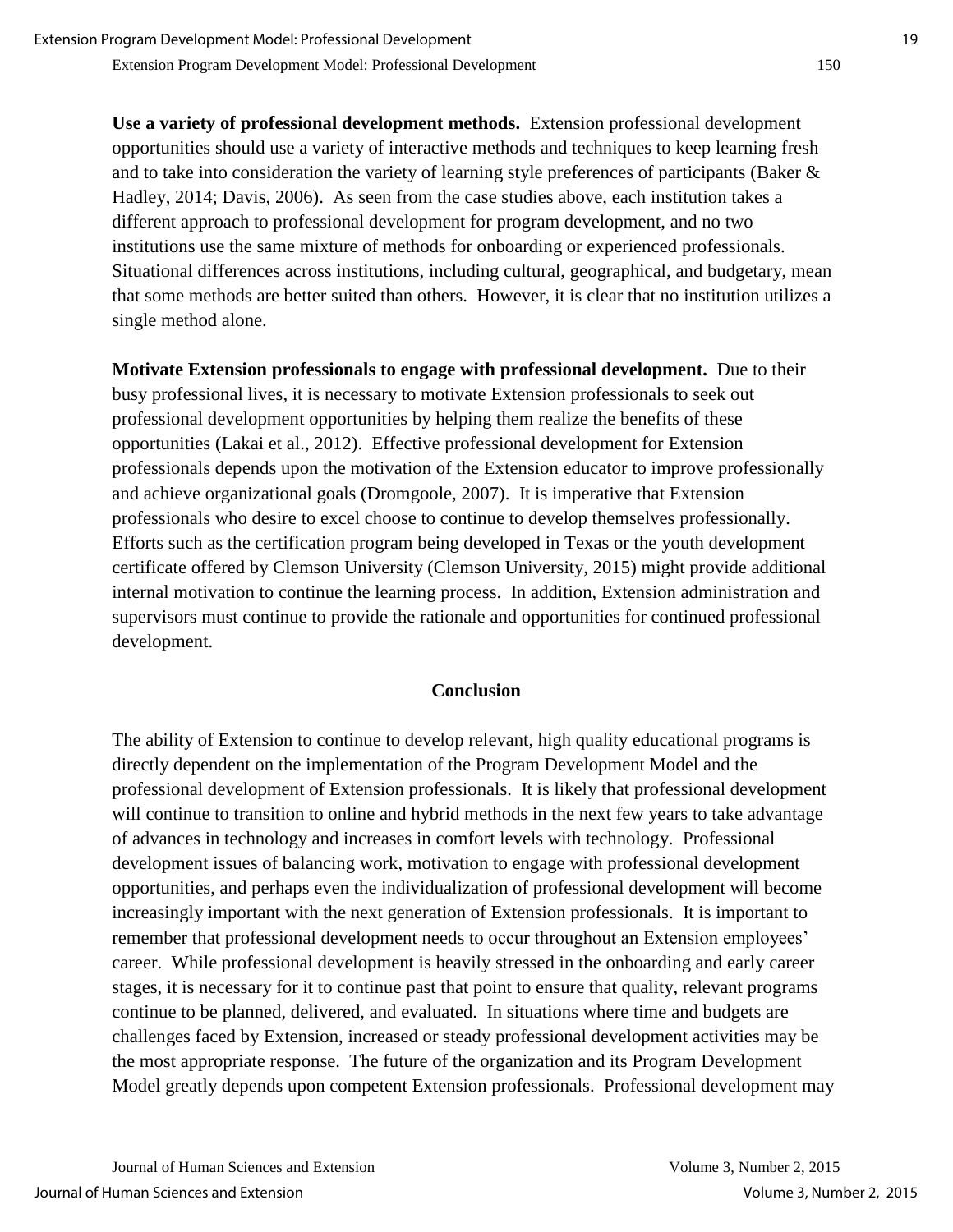look different today and in the future, but it is important to keep in mind that the competencies of Extension professionals are upon what Extension's success is built.

#### **References**

- Abdal-Haqq, I. (1996). *Making time for teacher professional development*. Washington, DC: Eric Clearinghouse on Teaching and Teacher Education. Retrieved from http://www.ied.edu.hk/edchange/resource/education4\_2\_2.html
- Avalos, B. (2011). Teacher professional development in *Teaching and Teacher Education* over ten years. *Teaching and Teacher Education, 27*(1), 10–20. doi:10.1016/j.tate.2010.08.007
- Baker, L. M., & Hadley, G. (2014). The new agent: A qualitative study to strategically adapt new agent professional development. *Journal of Extension, 52*(5), Article 5FEA3. Retrieved from http://www.joe.org/joe/2014october/a3.php
- Baker, M., & Villalobos, H. (1997). Perceptions of county faculty of the professional development needs of specialists. *Journal of Extension, 35*(4), Article 4FEA1. Retrieved from http://www.joe.org/joe/1997august/a1.php
- Benge, M., Harder, A., & Carter, H. (2011). Necessary pre-entry competencies as perceived by Florida Extension agents. *Journal of Extension, 49*(5), Article 5FEA2. Retrieved from http://www.joe.org/joe/2011october/a2.php
- Bowie, L., & Bronte-Tinkew, J. (2006, December). The importance of professional development for youth workers. *Child Trends,* Publication 2006-17.
- Boyle, P. (1981). *Planning better programs*. New York, NY: McGraw-Hill.
- Brodeur, C. W., Higgins, C., Galindo-Gonzalez, S., Craig, D. D., & Haile, T. (2011). Designing a competency-based new county Extension personnel training program: A novel approach. *Journal of Extension, 49*(3), Article 3FEA2. Retrieved from http://www.joe.org/joe/2011june/a2.php
- Bruce, J. A., & Anderson, J. (2012). Perceptions of the training needs of the newest members of the Extension family. *Journal of Extension, 50*(6), Article 6RIB5. Retrieved from http://www.joe.org/joe/2012december/rb5.php
- Clemson University. (2015). *Youth development leadership online graduate certification*. Retrieved from http://www.clemson.edu/hehd/departments/youthdevelopment/certificate/
- Conklin, N. L., Hook, L. L., Kelbaugh, B. J., & Nieto, R. D. (2002). Examining a professional development system: A comprehensive needs assessment approach. *Journal of Extension, 40*(5), Article 5FEA1. Retrieved from http://www.joe.org/joe/2002october/a1.php
- Cooper, A. W., & Graham, D. L. (2001). Competencies needed to be successful county agents and county supervisors. *Journal of Extension, 39*(1), Article 1RIB3. Retrieved from http://www.joe.org/joe/2001february/rb3.php
- Coppernoll, S., Jahedkar, J., & Murphrey, T. P. (2006). Online conferencing: Tips and tricks for effective use. *Journal of Extension, 44*(5), Article 5TOT2. Retrieved from http://www.joe.org/joe/2006october/tt2.php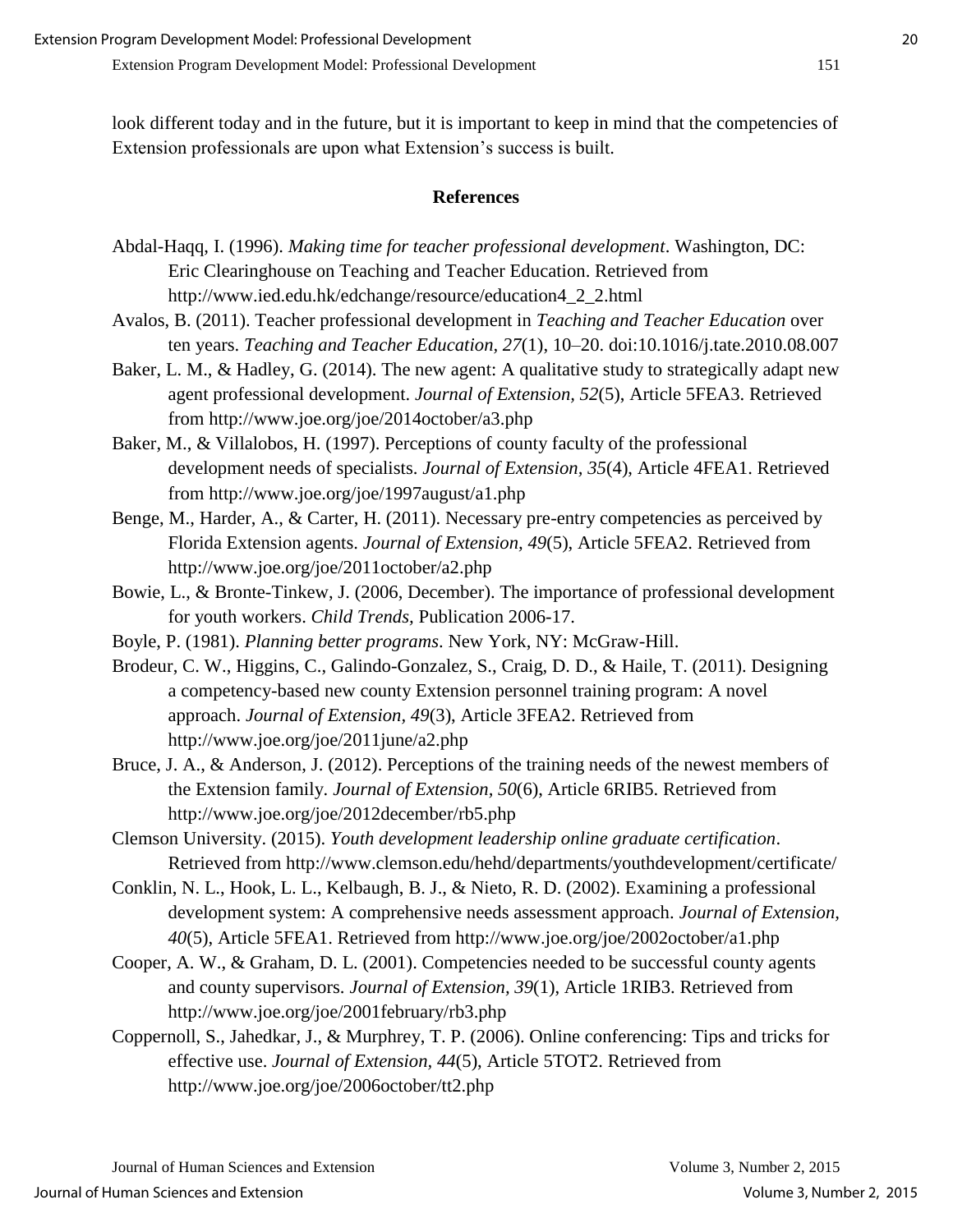- Davis, G. A. (2006). Avoiding the "rut" in program development and delivery: Improving our understanding of learning style preferences. *Journal of Extension, 44*(4), Article 4RIB1. Retrieved from http://www.joe.org/joe/2006august/rb1.php
- Deen, M. Y., Parker, L. A., Hill, L. G., Huskey, M., & Whitehall, A. P. (2014). Navigating difference: Development and implementation of a successful cultural competency training for Extension and outreach professionals. *Journal of Extension, 52*(1), Article 1FEA2. Retrieved from http://www.joe.org/joe/2014february/a2.php
- Dromgoole, D. A. (2007). *A study to determine if in-depth professional development provided to Extension educators on program development has an effect on planning, implementing, and evaluation Extension educational programs* (Doctoral dissertation). Retrieved from http://hdl.handle.net/1969.1/5967
- Ensle, K. M. (2005). Burnout: How does Extension balance job and family? *Journal of Extension, 43*(3), Article 3FEA5. Retrieved from http://www.joe.org/joe/2005june/a5.php
- Evans, L. (2015). Professionalism and professional development: What these research fields look like today – and what tomorrow should bring. *Hillary Place Papers, 2*.
- Extension Committee on Organization and Policy. (2007). *Strategic opportunities for Cooperative Extension*. Washington, DC: Association of Public and Land-grant Universities.
- Franz, N., Brekke, R., Coates, D., Kress, C., & Hlas, J. (2014). The virtual Extension annual conference: Addressing contemporary professional development needs. *Journal of Extension, 52*(1), Article 1TOT1. Retrieved from http://www.joe.org/joe/2014february/tt1.php
- Gamon, J. A., Mohamed, I., & Trede, L. D. (1992). Self-perceived orientation training needs of Extension professionals in Iowa. *Journal of Agricultural Education, 33*(4), 24–30. doi:10.5032/jae.1992.04024
- Garst, B. A., Baughman, S., & Franz, N. (2014). Benchmarking professional development practices across youth-serving organizations: Implications for Extension. *Journal of Extension, 52*(5), Article 5FEA2. Retrieved from http://www.joe.org/joe/2014october/a2.php
- Garst, B. A., Hunnings, J. R., Jamison, K., Hairston, J., & Meadows, R. R. (2007). Development of a comprehensive new 4-H Extension agents training program utilizing a multi-module approach and the 4-H professional research, knowledge, and competencies (4HPRKC) taxonomy. *Journal of Extension, 45*(1), Article 1FEA3. Retrieved from www.joe.org/joe/2007february/a3.php
- Gibson, J. D., & Brown, A. S. (2002). Maximizing agents' effectiveness: Virginia Cooperative Extension's answer to training new Extension agents. *Journal of Extension, 40*(1), Article 1TOT4. Retrieved from http://www.joe.org/joe/2002february/tt4.php
- Harwell, S. (2003). *Teacher professional development: It's not an event, it's a process*. Waco, TX: CORD.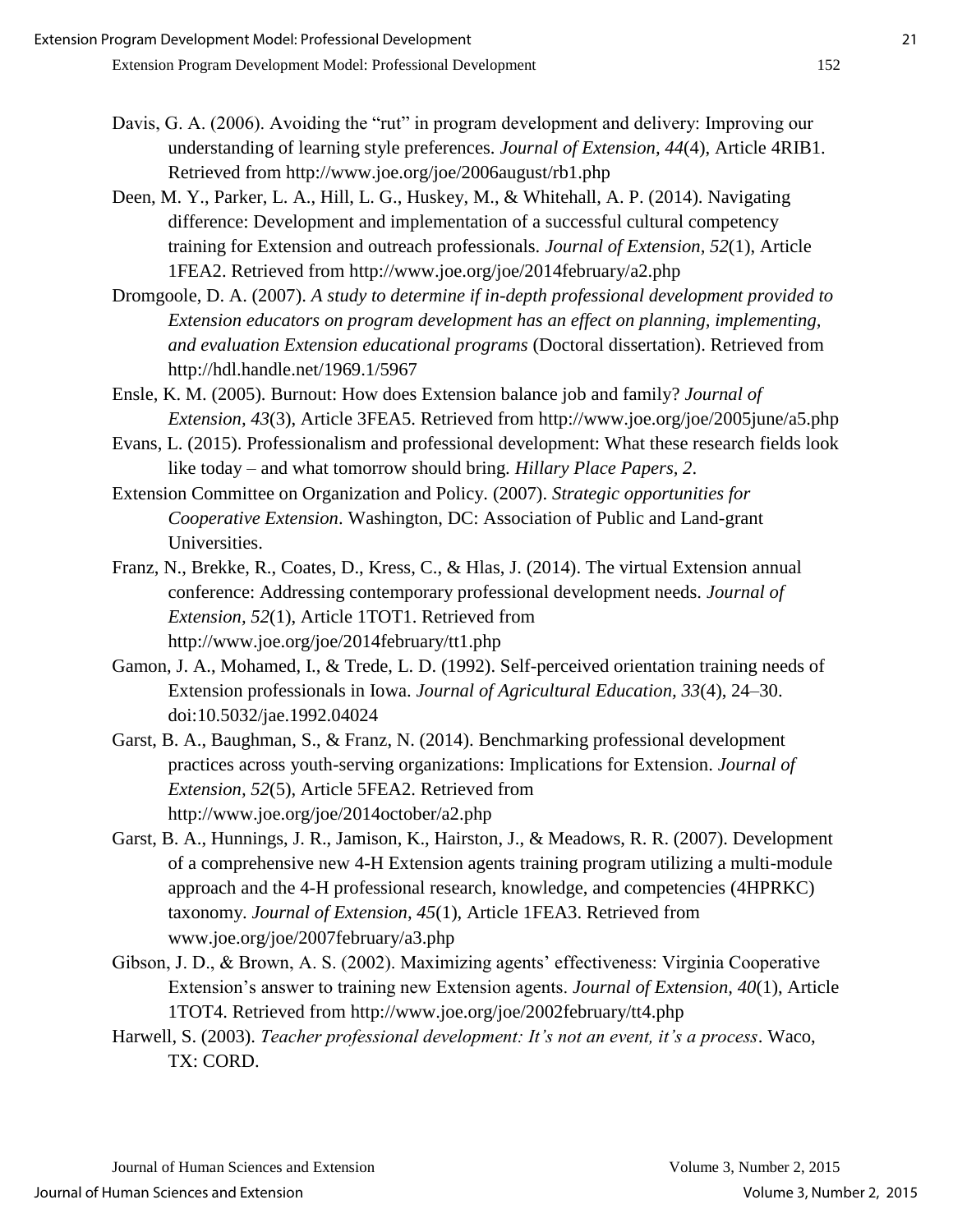- Hibberd, C., Blomeke, C., & Lillard, A. (2013). *The skills & attributes of 21st Century Extension professionals*. Retrieved from https://learn.extension.org/events/1073#.VQYmKY7F-1V
- Hunzicker, J. (2011). Effective professional development for teachers: A checklist. *Professional Development in Education, 37*(2), 177–179. doi:10.1080/19415257.2010.523955
- Knowles, M. S., Holton, E. F., & Swanson, R. A. (2005). *The adult learner: The definitive classic in adult education and human resource development.* Burlington, MA: Elsevier.
- Kutilek, L. M., Gunderson, G. J., & Conklin, N. L. (2002). A systems approach: Maximizing individual career potential and organizational success. *Journal of Extension, 40*(2), Article 2FEA1. Retrieved from http://www.joe.org/joe/2002april/a1.php
- Ladewig, H., & Rohs, F. R. (2000). Southern Extension leadership development: Leadership development for a learning organization. *Journal of Extension, 38*(3), Article 3FEA2. Retrieved from http://www.joe.org/joe/2000june/a2.php
- Lakai, D., Jayaratne, K. S. U., Moore, G. E., & Kistler, M. J. (2012). Barriers and effective educational strategies to develop Extension agents' professional competencies. *Journal of Extension, 50*(4), Article 4RIB1. Retrieved from http://www.joe.org/joe/2012august/rb1.php
- Ludwig, B. G. (1999). Globalizing Extension professionals. *Journal of Extension, 37*(4), Article 4RIB5. Retrieved from http://www.joe.org/joe/1999august/rb5.php
- McCann, B. M. (2007). The effectiveness of Extension in-service training by distance: Perception versus reality. *Journal of Extension, 45*(1), Article 1FEA4. Retrieved from http://www.joe.org/joe/2007february/a4.php
- McLoughlin, C. & Lee, M. J. W. (2008). The three p's of pedagogy for the networked society: Personalization, participation, and productivity. *International Journal of Teaching and Learning in Higher Education, 20*(1) 10–27. Retrieved from http://www.isetl.org/ijtlhe/pdf/IJTLHE395.pdf
- Mincemoyer, C. C., & Kelsey, T. W. (1999). Assessing in-service education: Identifying barriers to success. *Journal of Extension, 37*(2), Article 2FEA3. Retrieved from http://www.joe.org/joe/1999april/a3.php
- Mizell, H. (2010). *Why professional development matters.* Oxford, OH: Learning Forward: Retrieved from:
	- http://www.learningforward.org/docs/pdf/why\_pd\_matters\_web.pdf?sfvrsn=0
- Place, N. T., & Jacob, S. (2001). Stress: Professional development needs of Extension faculty. *Journal of Agricultural Education, 42*(1), 96–104. doi:10.5032/jae.2001.01096
- Radhakrishna, R. B. (2001). Professional development needs of state Extension specialists. *Journal of Extension, 39*(5), Article 5RIB4. Retrieved from http://www.joe.org/joe/2001october/rb4.php
- Rennekamp, R. A., & Nall, M. A. (1994). Growing through the stages: A new look at professional growth. *Journal of Extension, 32*(1), Article 1FEA2. Retrieved from http://www.joe.org/joe/1994june/a2.php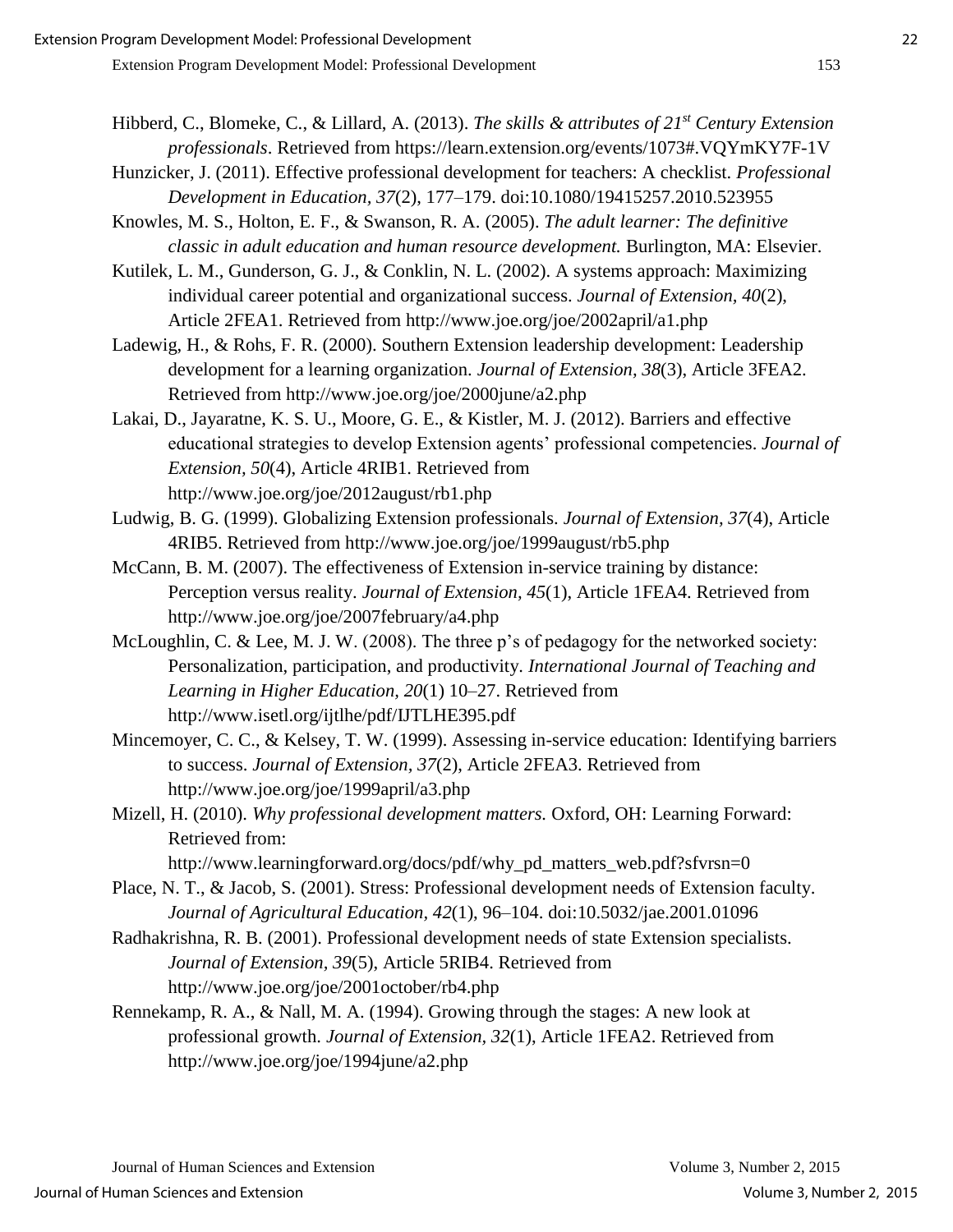- Rienties, B., Brouwer, N., & Lygo-Baker, S. (2013). The effects of online professional development on higher education teachers' beliefs and intentions towards learning facilitation and technology. *Teaching and Teacher Education*, *29,* 122–131. doi:10.1016/j.tate.2012.09.002
- Ripley, J., Cummings, S., Lockett, L., Pope, P., Wright, M., Payne, M., … & Murphrey, T. (2010). *Creating excellent programs.* College Station, TX: Texas A&M AgriLife Extension. Retrieved from: http://agrilife.org/od/program-development/programdevelopment-resources/
- Russell, M., Carey, R., Kleiman, G., & Venable, J. D. (2009). Face-to-face and online professional development for mathematics teachers: A comparative study. *Journal of Asynchronous Learning Networks, 13*(2), 71–87. Retrieved from http://files.eric.ed.gov/fulltext/EJ862349.pdf
- Safrit, R. D., & Owen, M. B. (2010). A conceptual model for retaining county Extension program professionals. *Journal of Extension, 48*(2), Article 2FEA2. Retrieved from http://www.joe.org/joe/2010april/a2.php
- Scheer, S. D., Cochran, G. R., Harder, A., & Place, N. T. (2011). Competency modeling in Extension education: Integrating an academic Extension education model with an Extension human resource management model. *Journal of Agricultural Education, 52*(3), 64–74. doi:10.5032/jae.2011.03064
- Scheer, S. D., Ferrari, T. M., Earnest, G. W., & Connors, J. J. (2006). Preparing Extension professionals: The Ohio State University's model of Extension education. *Journal of Extension, 44*(4), Article 4FEA1. Retrieved from http://www.joe.org/joe/2006august/a1.php
- Sears, S. F., Jr., Urizar, G. G., Jr., & Evans, G. D. (2000). Examining a stress-coping model of burnout and depression in Extension agents. *Journal of Occupational Health Psychology, 5*(1), 56–62. doi:10.1037/1076-8998.5.1.56
- Seevers, B., & Graham, D. (2012). *Education through Cooperative Extension* (3<sup>rd</sup> ed.). Fayetteville, AR: University of Arkansas.
- Seevers, B., Graham, D., & Conklin, N. (2007). *Education through Cooperative Extension* (2nd ed.). Columbus, OH: The Ohio State University Curriculum Materials Service.
- Senyurekli, A. R., Dworkin, J., & Dickinson, J. (2006). On-line professional development for Extension educators. *Journal of Extension, 44*(3), Article 3RIB1. Retrieved from http://www.joe.org/joe/2006june/rb1.php
- Sims, R. R. (1998). *Reinventing training and development*. Westport, CT: Quorum.
- Stone, B. B., & Bieber, S. (1997). Competencies: A new language for our work. *Journal of Extension, 35*(1), Article 1COM1. Retrieved from http://www.joe.org/joe/1997february/comm1.php
- Stone, B., & Coppernoll, S. (2004). You, Extension and success: A competency-based professional development system. *Journal of Extension, 42*(2), Article 2IAW1. Retrieved from http://www.joe.org/joe/2004april/iw1.php